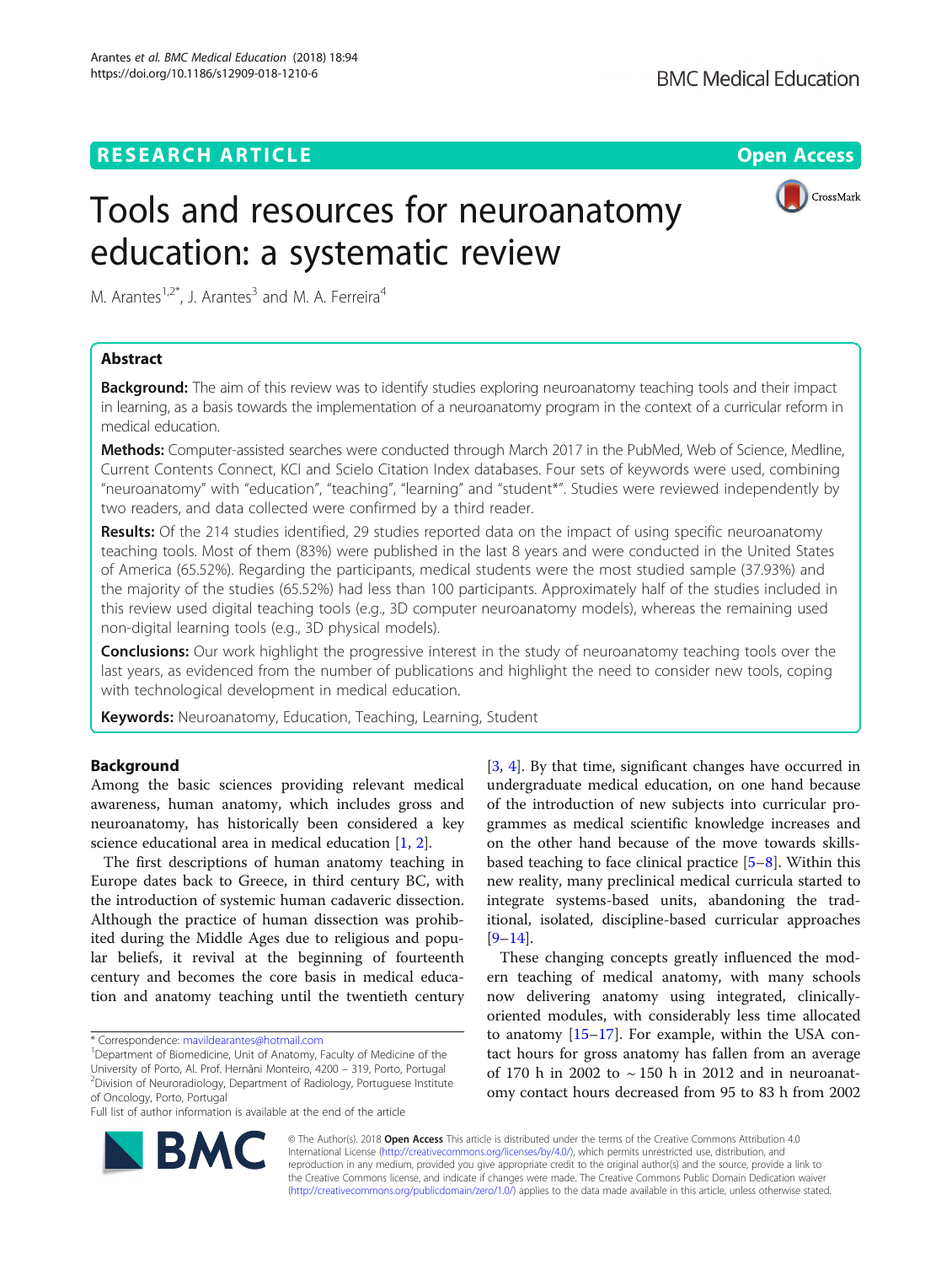to 2012 [[18\]](#page-13-0). This general reduction in time dedicated to anatomy teaching at medical schools, associated with the increased demand for clinical importance of the topics covered in anatomy curricula, have led to a redefinition of program content and students' learning objectives, accompanied by the introduction of innovative teaching and learning approaches. Despite the long history, the role of cadaveric dissection, as the primary tool for anatomical teaching, has been reduced or replaced in most medical schools by prosection, use of plastic models and/or multimedia-based learning packages [\[19](#page-13-0)].

Although initially integrated with the teaching of gross anatomy, neuroanatomy can now be found as a stand-alone course or, most frequently, as an integrated part of the systems-based approach, taught alongside other neurosciences. Teaching of neuroanatomy to students is known to be particularly challenging, due to the sheer complexity and interconnectedness of the central nervous system [[20\]](#page-13-0). Students are required to learn not only anatomical structures, but also be able to understand their topography, spatial relationships and clinical significance. In 1994, Jozefowicz  $[21]$  $[21]$  introduced the term "neurophobia" as "a fear of the neural sciences and clinical neurology that is due to the students' inability to apply their knowledge of basic sciences to clinical situations". In fact, poor teaching and the challenging nature of aspects of neuroanatomy were identified, in one study, as reasons for considering neurosciences/ neurology so difficult. To face changes in medical education curricula and to help reduce neurophobia, some anatomists have developed and implemented innovative teaching techniques and strategies. In this context, Moxham et al. [\[22](#page-13-0)] also proposed a core syllabus for teaching neuroanatomy to medical students, to provide guidelines concerning neuroanatomical knowledge. However, the debate over how best to teach neuroanatomy in undergraduate medical education continues, with each institution using its own method.

The major aim of the present work is to review the most common methods for teaching neuroanatomy, and their effectiveness. More specifically, we intend to: a) identify the studies that explore neuroanatomy teaching tools; and b) to assess their impact on learning.

## Methods

## Databases searched and search terms

The electronic databases searched in this review included those identified as the most relevant to the topic. More specifically, computer-assisted searches were conducted in six online databases: PubMed, Web of Science, Medline, Current Contents Connect, KCI and Scielo Citation Index. As keywords, four sets were used, combining "neuroanatomy" with "education", "teaching", "learning" and "student\*".

## Inclusion and exclusion criteria

The search was restricted to English-language studies that focus on the teaching of neuroanatomy. A comprehensive search was performed for papers available for search from each database's inception through March 2017. Papers available online ahead of the print version were also analyzed. Manuscripts were included if they were original research studies assessing the impact of using a specific method on student's learning of neuroanatomy.

The exclusion criteria were as follows: i) descriptive studies on the use of a teaching method without assessing the impact on learning; ii) studies describing the development of a teaching method; iii) studies not focused on the teaching of human neuroanatomy; iv) studies in languages other than English; v) reviews, editorial material, proceeding papers, notes, letters to the Editors and meeting abstracts; and vi) duplicate papers.

#### Selection of papers

All databased were reviewed independently by two readers (M.A. and J.A.) using the above stated criteria. More specifically, each manuscript identified was placed on an Excel spreadsheet, and the readers applied the exclusion criteria independently. Disagreements were discussed in a meeting and resolved by consensus. After removal of duplicate manuscripts, all potentially eligible manuscripts were screened by both readers. Then, the full text of all screened manuscripts was carefully read. All data collected was confirmed by a third reader (M.F.), and discussions occurred until a final consensus was reached.

## Charting collating and summarizing the data

Spreadsheets were used to register the most important features of each study, namely the title of the papers, authors, year of publication, university and country where the study was conducted, type and number of participants, teaching tool, aim, methodology, number of participants, and main results/conclusions. Data were summarized, and were then grouped according to these features.

## Results

## Studies included in this review

The search of PubMed, Web of Science, Medline, Current Contents Connect, KCI and Scielo Citation Index databased yielded 214 manuscripts. After removal of duplicate studies ( $n = 92$ ), a total of 122 manuscripts were identified. On applying the inclusion and exclusion criteria by the two independent readers, 53 manuscripts were excluded because they were written in languages other than English, were abstracts, letters to the Editors, editorial material, proceeding papers, or notes. Therefore, a total of 69 manuscripts were then assessed for eligibility. After these manuscripts were read in their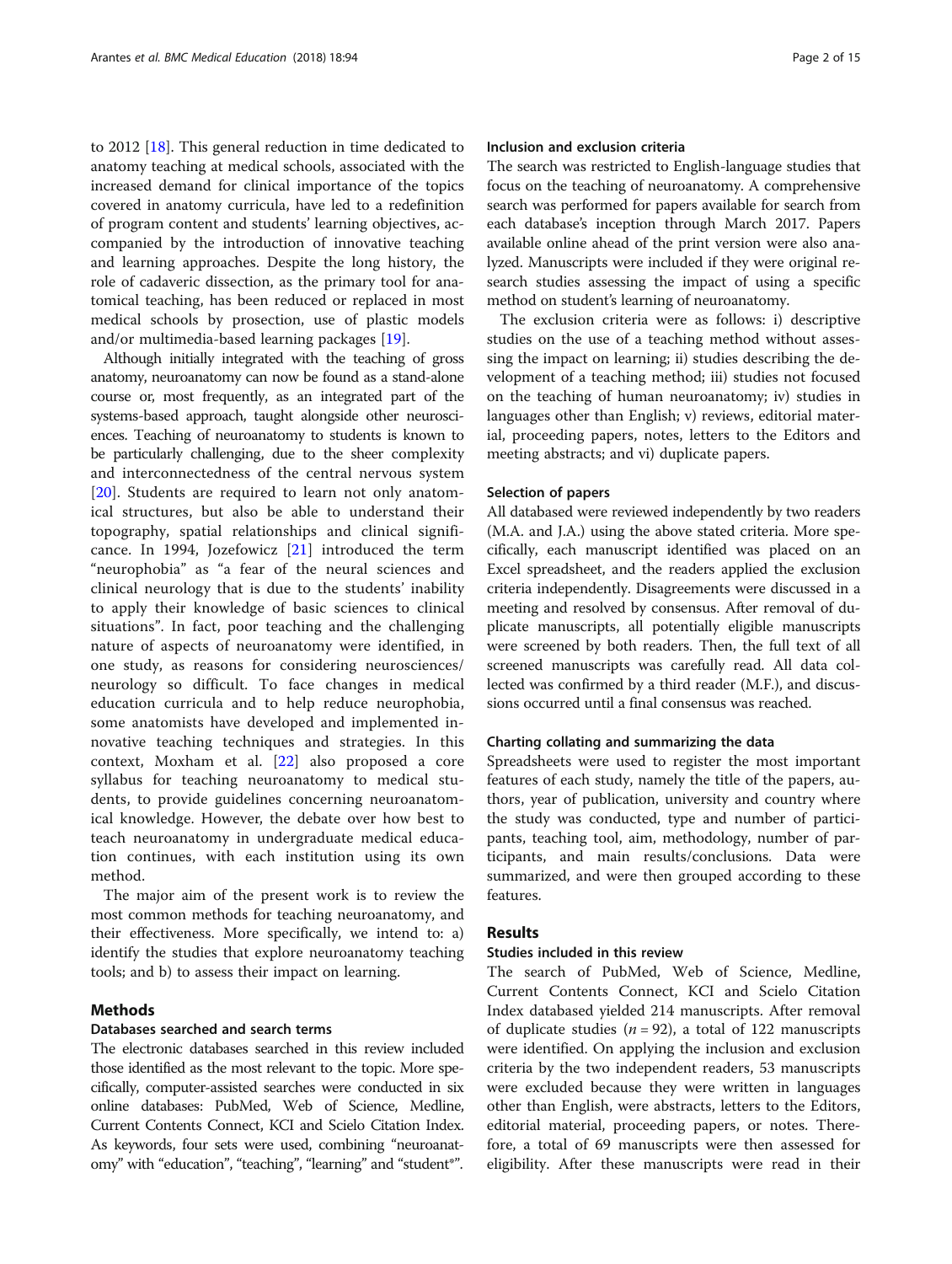entirety, 40 studies were excluded because they were descriptive reports of a teaching method without assessing its effectiveness, they described the development of a new teaching tool, did not focused on the learning of neuroanatomy (e.g., neuroanatomy of schizophrenic patients) or were review manuscripts. Thus, a total of 29 manuscripts meet the criteria to be included in this review (see Fig. 1).

Table [1](#page-3-0) presents some of the features of the papers included in the present work. Of the 29 studies, the first study [[36\]](#page-13-0) was published 50 years ago, in 1966. However, the majority of the studies ( $n = 15$ ; 52%) were published in 2012–2016, and 24 (83%) of the studies found were published in the last 8 years. Only 4 (14%) were published before 2005. Most studies were conducted in the United States of America ( $n = 19$ ; 65.52%), followed by the United Kingdom ( $n = 4$ ; 13.79%) and Australia ( $n = 2$ ; 6.90%). The remaining four studies were from Canada, India, Poland and Spain.

Regarding the type of participants, medical students are the most studied sample  $(n = 11; 37.93%)$ , followed by psychology students  $(n = 4; 13.79%)$ , non-specified undergraduate students with neuroanatomy experience  $(n = 4; 13.79\%)$ , biology students  $(n = 3; 10.34\%)$ , psysical/occupational therapy students  $(n = 3; 10.34\%)$ , and volunteers without neuroanatomy experience  $(n = 3; 10)$ . 34%). Only one study (3.45%) investigated the effect of a neuroanatomy teaching tool on faculty members. Although 10 studies (34.48%) had 100 or more participants, the remaining 19 (65.52%) had a number of participants less than 100. One study only presented 13 students as participants.

The teaching methods used in the studies included in this review can be classified into digital tools ( $n = 13$ ; 46. 43%) and non-digital learning tools ( $n = 15$ ; 53.57%). The digital tools include 3D computer neuroanatomy models, computer-based tools (i.e., computer-aided instruction/ learning), and apps installed in tablets. The non-digital tools include the use of case studies, equivalence-based instruction (EBI), 3D physical models, face-to-face teaching, flipped classroom, inquiry-based laboratory instruction, intensive mode of delivery, interpolation of questions, near-peer teaching, Renaissance artists' depictions, selfinstructional stations, and truncated lectures, conceptual exercises and manipulatives.

## Digital tools

## Computer-based neuroanatomy tools

Table [2](#page-4-0) summarizes each study included in this review, including the teaching tool used, aims, methodology employed, and main results/conclusion. Some researchers [\[23](#page-13-0)–[28\]](#page-13-0) focused their studies on the impact of using computer-based tools for teaching neuroanatomy. More specifically, McKeough et al. [[23](#page-13-0), [24](#page-13-0)] investigated the effect of a computer-based tool on students' performance and their attitudes. Before and after test questions revealed that scores improved significantly after working with the learning model. In addition, students reported the computer-aided neuroanatomy learning modules as a valuable and enjoyable learning tool, and perceived their clinical-self efficacy as higher as a result of working with them.

Foreman et al. [[25\]](#page-13-0) conducted a prospective evaluation by asking questions to the students regarding tool

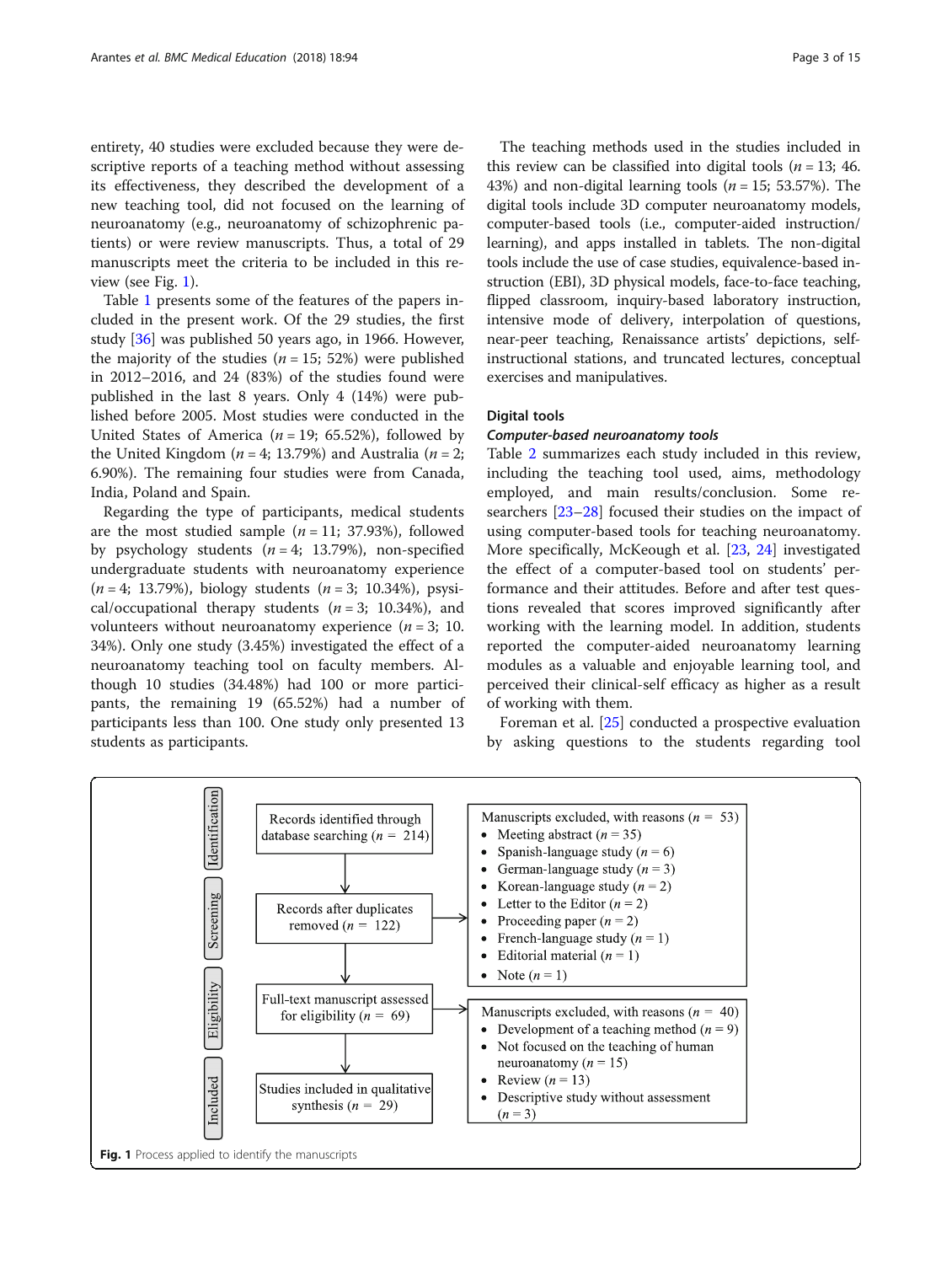<span id="page-3-0"></span>**Table 1** Main features of the manuscripts included in this review  $(n = 29)$ 

| Features                                                                                                                                                                                                                                                                                                                                                                                                                                                                             | Number (%)                                                                                                                                                           | Studies                                                                                                                                                                                     |
|--------------------------------------------------------------------------------------------------------------------------------------------------------------------------------------------------------------------------------------------------------------------------------------------------------------------------------------------------------------------------------------------------------------------------------------------------------------------------------------|----------------------------------------------------------------------------------------------------------------------------------------------------------------------|---------------------------------------------------------------------------------------------------------------------------------------------------------------------------------------------|
| Publication year                                                                                                                                                                                                                                                                                                                                                                                                                                                                     |                                                                                                                                                                      |                                                                                                                                                                                             |
| 2012-2016                                                                                                                                                                                                                                                                                                                                                                                                                                                                            | 15 (51.72)                                                                                                                                                           |                                                                                                                                                                                             |
| 2007-2011                                                                                                                                                                                                                                                                                                                                                                                                                                                                            | 9(31.03)                                                                                                                                                             | XVI, XVII, XVIII, XIX, XX, XXI, XXII, XXIII, XXIV                                                                                                                                           |
| 2002-2007                                                                                                                                                                                                                                                                                                                                                                                                                                                                            | 1(3.45)                                                                                                                                                              | <b>XXV</b>                                                                                                                                                                                  |
| 1966-2001                                                                                                                                                                                                                                                                                                                                                                                                                                                                            | 4 (13.79)                                                                                                                                                            | XXVI, XXVII, XXVIII, XXIX                                                                                                                                                                   |
| Place of the study                                                                                                                                                                                                                                                                                                                                                                                                                                                                   |                                                                                                                                                                      |                                                                                                                                                                                             |
| Australia<br>Canada<br>India<br>Poland<br>Spain<br>UK<br>USA                                                                                                                                                                                                                                                                                                                                                                                                                         | 2(6.90)<br>1(3.45)<br>1(3.45)<br>1(3.45)<br>1(3.45)<br>4 (13.79)<br>19 (65.52)                                                                                       | XI, XIII<br>ı<br>V<br>XVIII<br>VIII<br>II, III, XII, XXIII<br>XXVI, XXVII, XXVIII, XXIX                                                                                                     |
| Type of participants                                                                                                                                                                                                                                                                                                                                                                                                                                                                 |                                                                                                                                                                      |                                                                                                                                                                                             |
| Faculty members and students                                                                                                                                                                                                                                                                                                                                                                                                                                                         | 1(3.45)                                                                                                                                                              | XXII                                                                                                                                                                                        |
| Master's degree health care professional students                                                                                                                                                                                                                                                                                                                                                                                                                                    | 1(3.45)                                                                                                                                                              | XXI                                                                                                                                                                                         |
| Non-specified undergraduate students with neuroanatomy experience                                                                                                                                                                                                                                                                                                                                                                                                                    | 4 (13.79)                                                                                                                                                            | VI, VIII, XI, XIII                                                                                                                                                                          |
| Participants without neuroanatomy experience                                                                                                                                                                                                                                                                                                                                                                                                                                         | 3(10.34)                                                                                                                                                             | VII, IX, XVI                                                                                                                                                                                |
| Undergraduate or graduate biology students                                                                                                                                                                                                                                                                                                                                                                                                                                           | 3(10.34)                                                                                                                                                             | XIV, XVII, XXIV                                                                                                                                                                             |
| Undergraduate biomedical students                                                                                                                                                                                                                                                                                                                                                                                                                                                    | 1(3.45)                                                                                                                                                              | $\parallel$                                                                                                                                                                                 |
| Undergraduate medical students                                                                                                                                                                                                                                                                                                                                                                                                                                                       | 11 (37.93)                                                                                                                                                           | I, III, IV, V, XII, XVIII, XX, XXIII, XXVII, XXVIII, XXIX                                                                                                                                   |
| Undergraduate psychology students                                                                                                                                                                                                                                                                                                                                                                                                                                                    | 4 (13.79)                                                                                                                                                            | X, XIV, XV, XXVI                                                                                                                                                                            |
| Undergraduate or graduate physical/ocupational therapy students                                                                                                                                                                                                                                                                                                                                                                                                                      | 3(10.35)                                                                                                                                                             | XIX, XXIV, XXV                                                                                                                                                                              |
| Number of participants                                                                                                                                                                                                                                                                                                                                                                                                                                                               |                                                                                                                                                                      |                                                                                                                                                                                             |
| $+201$                                                                                                                                                                                                                                                                                                                                                                                                                                                                               | 3(10.35)                                                                                                                                                             | II, XVIII, XXIII                                                                                                                                                                            |
| $151 - 200$                                                                                                                                                                                                                                                                                                                                                                                                                                                                          | 3(10.35)                                                                                                                                                             | XIII, XXVII, XXVIII                                                                                                                                                                         |
| $101 - 150$                                                                                                                                                                                                                                                                                                                                                                                                                                                                          | 4 (13.79)                                                                                                                                                            | V, XI, XX, XXIX                                                                                                                                                                             |
| $51 - 100$                                                                                                                                                                                                                                                                                                                                                                                                                                                                           | 11 (37.93)                                                                                                                                                           |                                                                                                                                                                                             |
| $0 - 50$                                                                                                                                                                                                                                                                                                                                                                                                                                                                             | 8 (27.59)                                                                                                                                                            | I, III, X, XIV, XVII, XXIV, XXV, XXVI                                                                                                                                                       |
| Teaching tool                                                                                                                                                                                                                                                                                                                                                                                                                                                                        |                                                                                                                                                                      |                                                                                                                                                                                             |
| Digital tool                                                                                                                                                                                                                                                                                                                                                                                                                                                                         | 14 (50.00)                                                                                                                                                           |                                                                                                                                                                                             |
| Non-digital tool                                                                                                                                                                                                                                                                                                                                                                                                                                                                     | 14 (50.00)                                                                                                                                                           | III, V, VI, X, XI, XII, XIII, XIV, XV, XVII, XXIV, XXVI, XXVIII, XXIX                                                                                                                       |
| Type of teaching tool                                                                                                                                                                                                                                                                                                                                                                                                                                                                |                                                                                                                                                                      |                                                                                                                                                                                             |
| 3D computer neuroanatomy tools<br>3D physical models<br>Apps installed in tablets<br>Case studies<br>Computer-based neuroanatomy tools<br>Equivalence-based instruction, EBI<br>Face-to-face teaching<br>Flipped classroom<br>Inquiry-based laboratory instruction<br>Intensive mode of delivery<br>Interpolation of questions<br>Near-peer teaching<br>Renaissance artists' depictions<br>Self-instructional stations<br>Truncated lectures, conceptual exercises and manipulatives | 6(21.43)<br>1(3.57)<br>1(3.57)<br>3(10.71)<br>6(21.43)<br>2(7.14)<br>1(3.57)<br>1(3.57)<br>1(3.57)<br>1(3.57)<br>1(3.57)<br>1(3.57)<br>1(3.57)<br>1(3.57)<br>1(3.57) | I, IV, VII, VIII, IX, XVI,<br>XХ<br>$\mathbb{I}$<br>XIV<br>XIX, XXI, XXII, XXIII, XXV, XXVII<br>III, XV<br>XIII<br>V<br>VI<br>XI<br><b>XXIX</b><br>XII<br>Χ<br><b>XXVIII</b><br><b>XXIV</b> |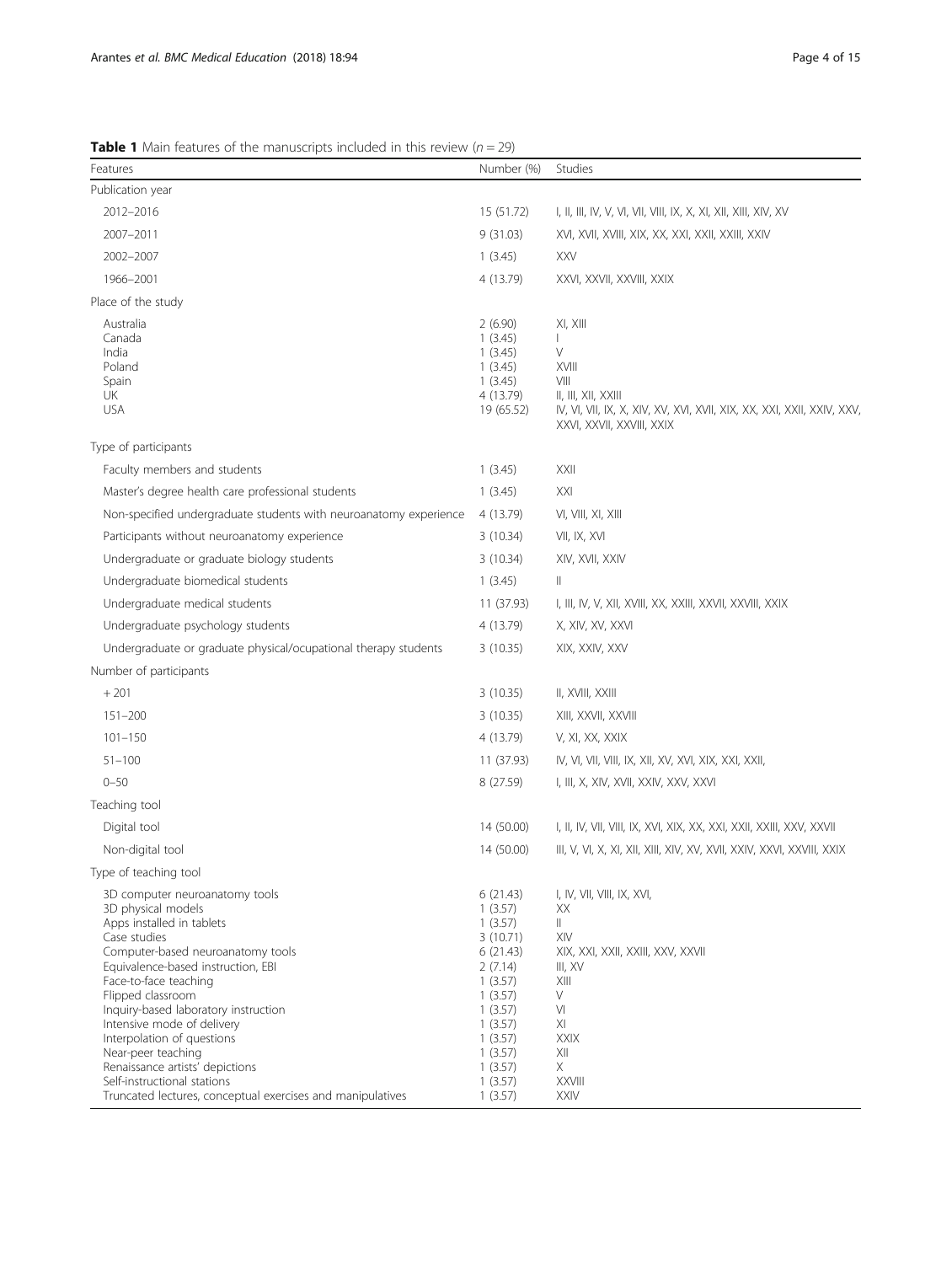<span id="page-4-0"></span>

| Title                                                                                                                                   | Authors (year)                     | University, country                                                                 | Participants (number)                                                                 | Teaching tool                                                        | Aim                                                                                                                                                              | Methodology                                                                                                                                                                                                                                                      | Main results/conclusion                                                                                                                                                                                                     |
|-----------------------------------------------------------------------------------------------------------------------------------------|------------------------------------|-------------------------------------------------------------------------------------|---------------------------------------------------------------------------------------|----------------------------------------------------------------------|------------------------------------------------------------------------------------------------------------------------------------------------------------------|------------------------------------------------------------------------------------------------------------------------------------------------------------------------------------------------------------------------------------------------------------------|-----------------------------------------------------------------------------------------------------------------------------------------------------------------------------------------------------------------------------|
| neuroanatomy education<br>Evaluation of an online<br>interactive resource for<br>three-dimensional<br>undergraduate                     | Allen et al<br>(2016)              | Western University,<br>Canada                                                       | medical students<br>undergraduate<br>Second-year<br>$(n = 47)$                        | neuroanatomy model<br>3D computer<br>(digital tool)                  | đ<br>impact on learning<br>a novel, interactive<br>3D neuroanatomy<br>To evaluate the<br>model                                                                   | and<br>Participants were divided<br>completed a test. (mix<br>modalities (3D model<br>a cadaveric laboratory<br>between- and within-<br>into 2 groups, each<br>accessing 2 learning<br>session). After each<br>modality, students<br>subject design)             | to work with the 3D model<br>Participants were pleased<br>In addition, their learning<br>improved after accessing<br>outcomes significantly<br>this teaching tool.                                                          |
| students perceived benefits<br>of apps for learning<br>Mobile technology:<br>neuroanatomy <sup>"</sup>                                  | Morris et al.<br>(2016)            | eeds,<br>University of Le<br>UK                                                     | biomedical students<br>enrolled in a level 2<br>course $(n = 519)$<br>Undergraduate   | devices (digital tool)<br>tablet (Apple iPad)<br>5 apps installed in | students' use of apps<br>practical class: their<br>learning outcomes.<br>in a neuroanatomy<br>perceptions and<br>To examine the                                  | There were three cohorts of<br>students (3-year study). The<br>đ<br>completed a questionnaire<br>about the use of the apps.<br>session included the use<br>tablet devices. After the<br>neuroanatomy practical<br>session the students                           | use of the apps, considered<br>the students' performance.<br>Students made extensive<br>there was an increase in<br>Compared with the year<br>before the trial started,<br>them easy to use and<br>beneficial for learning. |
| applied equivalence-based<br>The student experience of<br>instruction for neuroanat<br>omy teaching <sup>III</sup>                      | Greville et al.<br>(2016)          | Swansea University,<br>UK                                                           | year undergraduate<br>First- and second-<br>medical students<br>$(n = 43)$            | Equivalence-based<br>(non-digital tool)<br>instruction, EBI          | effectiveness of EBI<br>learning resources.<br>To develop and<br>assess the                                                                                      | the learning of the relations<br>completed a pre-test. Then<br>students' learning. (within-<br>post-test design to assess<br>occurred, followed by a<br>Initially participants<br>subject design)                                                                | effective, efficient and well-<br>The EBI resources were an<br>teaching neuroanatomy.<br>received method for                                                                                                                |
| assessment of a new 3D<br>neuroanatomy teaching<br>tool for MRI training <sup>IV</sup><br>Development and                               | Drapkin et al.<br>(2015)           | Brown University,<br>JSA                                                            | medical students<br>undergraduate<br>First-year<br>$(n = 73)$                         | neuroanatomy model<br>3D computer<br>(digital tool)                  | evaluate the efficacy<br>of a computerized<br>3D neuroanatomy<br>To create and<br>teaching tool                                                                  | traditional methods. Scores<br>compared. (between-subject<br>from an MRI identification<br>the 3D teaching tool, and<br>into two groups. The first<br>Participants were divided<br>group was taught using<br>quiz and survey were<br>the second using<br>design) | students to read an MRI of<br>The 3D teaching tool was<br>the brain and particularly<br>an effective way to train<br>effective for teaching<br>shaped internal brain<br>structures.                                         |
| students to "flipped class<br>neuroanatomy module <sup>y</sup><br>Perception of MBBS<br>room" approach in                               | et al. (2015)<br>Veeramani         | Jawaharlal Institute of<br>Postgraduate Medical<br>Education and<br>Research, India | medical students<br>undergraduate<br>First-year<br>$(n = 130)$                        | Flipped classroom<br>(non-digital tool)                              | classroom approach<br>(i.e., assess students'<br>perception and the<br>impact of a flipped<br>performance and<br>To examine the<br>impact on their<br>attitudes) | session. The perception of<br>Pre- and post-tests were<br>assessed. (within-subject<br>the students was also<br>designed to test the<br>learning aims of the<br>design)                                                                                          | flipped classroom structure<br>Results showed significant<br>differences between the<br>Student response to the<br>pre and post-test scores.<br>was largely positive                                                        |
| A mind of their own: Using<br>inquiry-based teaching to<br>build critical thinking skills<br>engagement in an under<br>and intellectual | Greenwald &<br>Quitadamo<br>(2014) | A regional university<br>Northwest, USA<br>in the Pacific                           | students enrolled in<br>Undergraduate<br>neuroanatomy<br>course $(n = 85)$<br>a human | Inquiry-based clinical<br>case, IBCC (non-<br>digital tool)          | To determine which<br>conventional and<br>teaching method<br>greater gains in<br><b>IBCC</b> ) produces                                                          | students were analyzed for<br>Participants were divided<br>Experimental group. All<br>conventional and<br>into two groups:                                                                                                                                       | thinking skills test, students<br>gained less than 3 national<br>Using the California critical<br>neuroanatomy course<br>in the conventional                                                                                |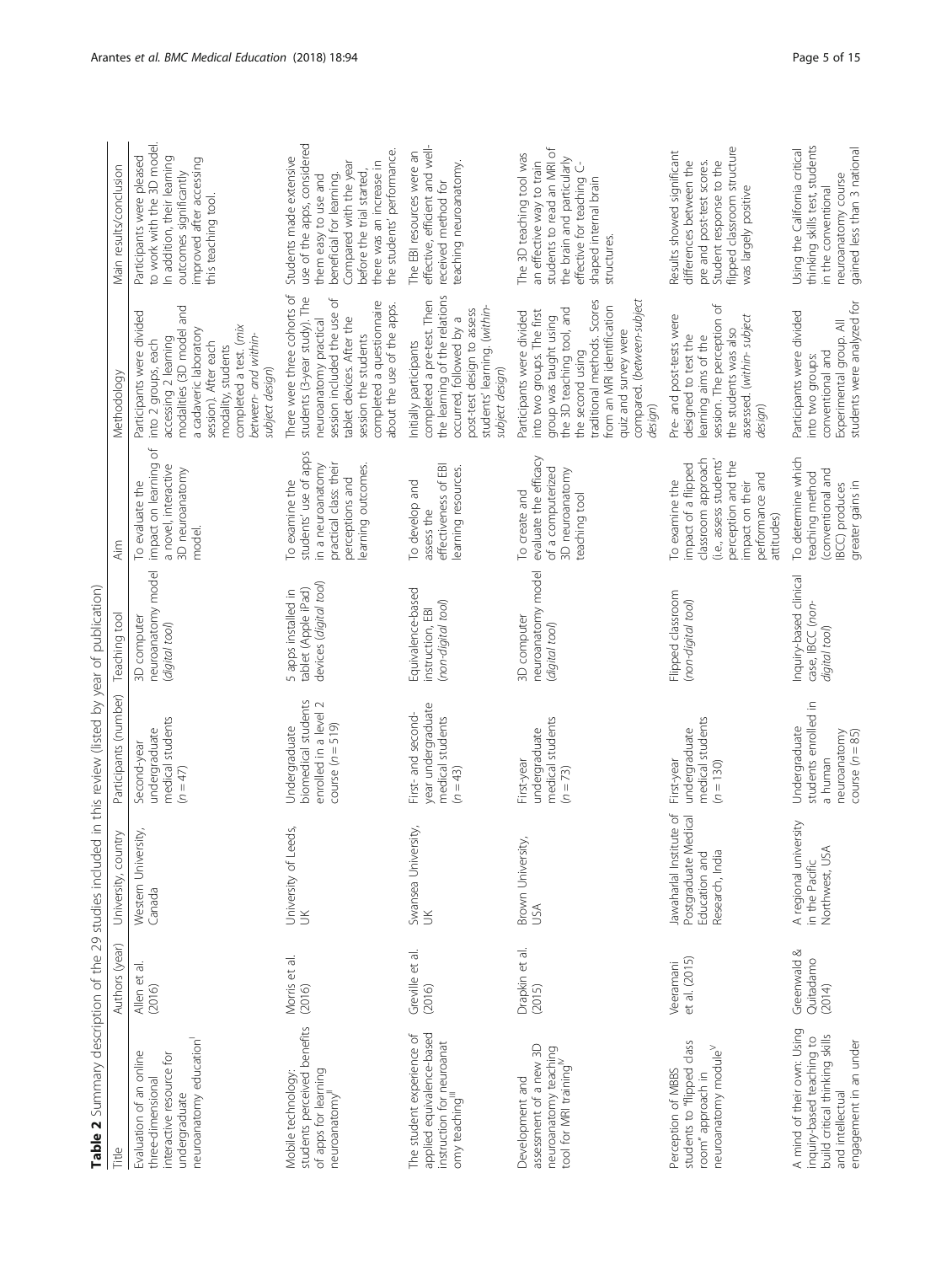| Table 2 Summary description of the 29 studies included in this review (listed by year of publication) (Continued)                          |                               |                                    |                                                                                                                |                                                                                              |                                                                                                                                                                                |                                                                                                                                                                                                                                                                        |                                                                                                                                                                                                                           |
|--------------------------------------------------------------------------------------------------------------------------------------------|-------------------------------|------------------------------------|----------------------------------------------------------------------------------------------------------------|----------------------------------------------------------------------------------------------|--------------------------------------------------------------------------------------------------------------------------------------------------------------------------------|------------------------------------------------------------------------------------------------------------------------------------------------------------------------------------------------------------------------------------------------------------------------|---------------------------------------------------------------------------------------------------------------------------------------------------------------------------------------------------------------------------|
| ÎΕ                                                                                                                                         | Authors (year)                | University, country                | Participants (number)                                                                                          | Teaching tool                                                                                | ξ                                                                                                                                                                              | Methodology                                                                                                                                                                                                                                                            | Main results/conclusion                                                                                                                                                                                                   |
| graduate neuroanatomy<br>course <sup>VI</sup>                                                                                              |                               |                                    |                                                                                                                |                                                                                              | content knowledge<br>critical thinking and                                                                                                                                     | post-tests were analyzed<br>exam and course grade<br>within-subject design)<br>performance. Critical<br>(mix between- and<br>thinking pre-and                                                                                                                          | percentile ranks, whereas<br>IBCC students gained over<br>7.5 within one academic<br>term.                                                                                                                                |
| Computer-based learning:<br>neuroanatomy improves<br>graphical integration of<br>long-term retention <sup>VII</sup><br>whole and sectional | Naaz et al.<br>(2014)         | Louisville, USA<br>University of   | 16 and 34 years, with<br>Volunteers between<br>neuroanatomy<br>minimal or no<br>knowledge of<br>$(n = 64)$     | models (digital tool)<br>neuroanatomy<br>3D computer                                         | graphically integrated<br>whole and sectional<br>representations of<br>neuroanatomy is<br>instruction with<br>To examine if<br>effective                                       | pretest, participants learned<br>programs: sections only or<br>Participants were divided<br>sectional anatomy using<br>into two groups. After a<br>one of the two learning<br>2-D/3-D. Then tests of<br>completed. (between-<br>generalization were<br>subject design) | G<br>helps students to achieve<br>It showed that the use of<br>deeper understanding of<br>complex spatial relations<br>graphical representation                                                                           |
| Enhancing neuroanatomy<br>instructional material <sup>VIII</sup><br>education using<br>computer-based                                      | Palomera et al.<br>(2014)     | Salamanca, Spain<br>University of  | students enrolled in<br>a medical anatomy<br>Undergraduate<br>course $(n = 65)$                                | models (digital tool)<br>neuroanatomy<br>3D computer                                         | and to examine if the<br>based on 3D images,<br>for this tool depends<br>computer-based tool<br>on their visuospatial<br>To develop a<br>ability                               | Participants completed an<br>assessed. (between-subject<br>visuospatial aptitude was<br>measure the educational<br>value that they assigned<br>to the teaching tool. In<br>addition, the student's<br>online rating-scale to<br>design)                                | students assigned a high<br>educational value to this<br>tool, regardless of their<br>Findings showed that<br>visuospatial skills.                                                                                        |
| Computer-based learning:<br>sectional representation<br>Interleaving whole and<br>of neuroanatomy <sup>IX</sup>                            | Pani et al.<br>(2013)         | Louisville, USA<br>University of   | Undergraduate<br>neuroanatomy<br>knowledge of<br>students with<br>rudimentary<br>$(n = 59)$                    | neuroanatomy model<br>3D computer<br>(digital tool)                                          | representation were<br>To compare a basic<br>neuroanatomy with<br>transfer method for<br>learning whole and<br>a method in which<br>both forms of<br>interleaved.<br>sectional | ii) whole then sections; and<br>There were 3 experimental<br>conditions: i) section only,<br>iii) alternation. (between-<br>subject design)                                                                                                                            | neuroanatomy was more<br>efficient than the basic<br>Interleaved learning of<br>whole and sectional<br>transfer method                                                                                                    |
| engage student interest in<br>depictions of the brain to<br>Da Vinci coding? Using<br>renaissance artists'<br>neuroanatomy <sup>X</sup>    | Watson (2013)                 | Lewis & Clark<br>College, USA      | psychology students<br>(n = 27)<br>Undergraduate                                                               | Renaissance artists'<br>system (non-digital<br>depictions of the<br>central nervous<br>tool) | To increase students'<br>interest in the study<br>of neuroanatomy                                                                                                              | classroom exercises using<br>well-known Renaissance<br>artists' depictions of the<br>brain. Then participants<br>There were interactive<br>completed a feedback<br>questionnaire.                                                                                      | the interest of the students<br>neuroanatomical concepts.<br>These exercises increased<br>exercises may be a useful<br>in the topic. The authors<br>addition to courses that<br>introduce or review<br>suggest that these |
| higher student satisfaction <sup>XI</sup><br>Intensive mode delivery of<br>Lower final grades but<br>a neuroanatomy unit:                  | Lystad, (2013)<br>Whillier, & | Macquarie University,<br>Australia | neuroanatomy units<br>students enrolled in<br>the traditional and<br>Undergraduate<br>intensive<br>$(n = 125)$ | delivery (non-digital<br>Intensive mode of<br>tool)                                          | traditional units of<br>neuroanatomy for<br>To compare the<br>undergraduate<br>intensive and<br>students.                                                                      | neuroanatomy unit showed<br>standard, including the<br>quantity and quality of<br>the students the same<br>material to the same<br>The intensive mode                                                                                                                  | intensive mode delivery but<br>Students obtained lower<br>final grades in the new<br>reported having similar<br>overall satisfaction with                                                                                 |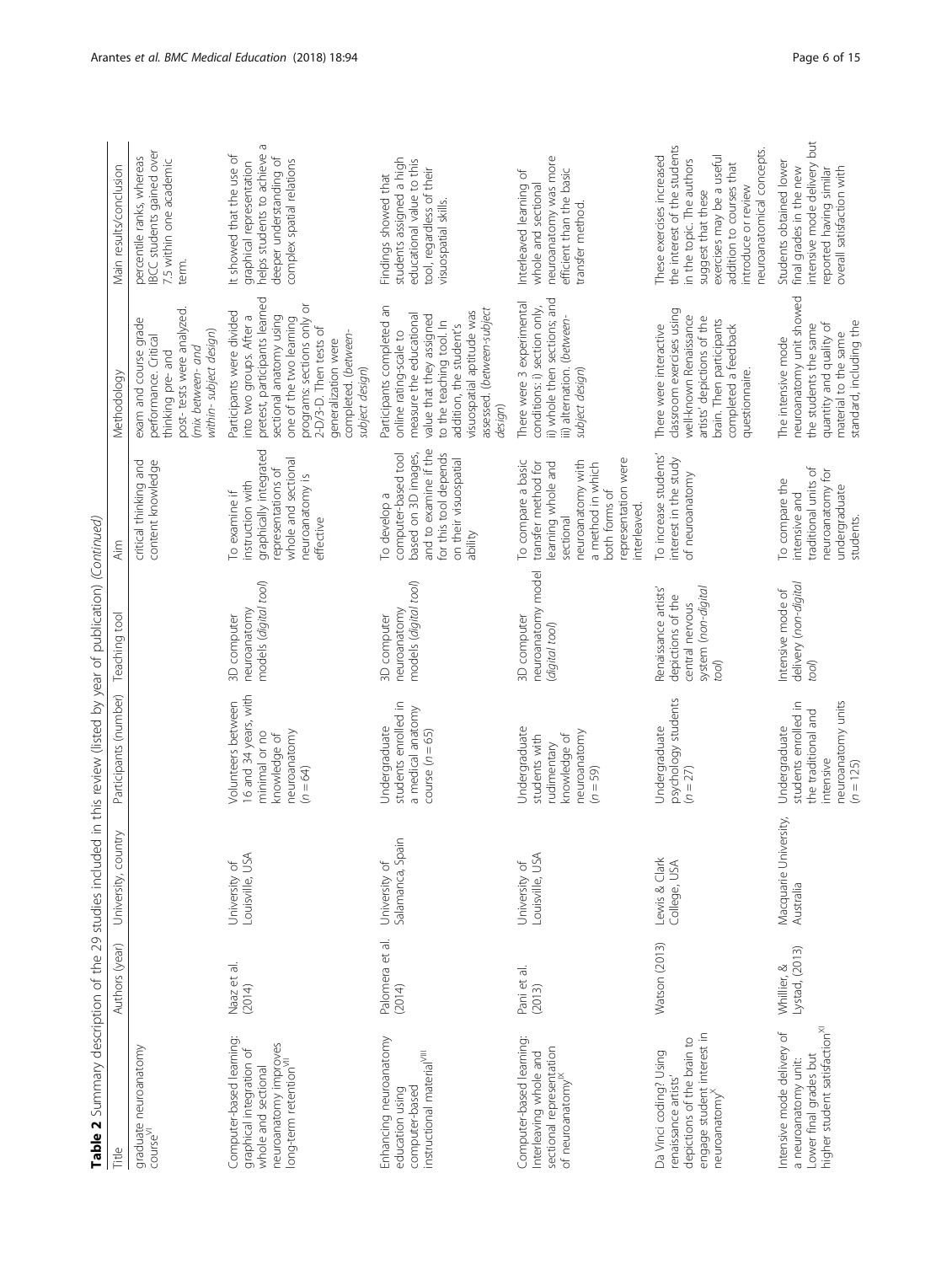| こうこうじつつ<br>> minimizy                                                                                                                                 |                              | J<br>どこ こうこうご                      |                                                                                                 |                                                             |                                                                                                                                    |                                                                                                                                                                                                                                                              |                                                                                                                                                                                                                                      |
|-------------------------------------------------------------------------------------------------------------------------------------------------------|------------------------------|------------------------------------|-------------------------------------------------------------------------------------------------|-------------------------------------------------------------|------------------------------------------------------------------------------------------------------------------------------------|--------------------------------------------------------------------------------------------------------------------------------------------------------------------------------------------------------------------------------------------------------------|--------------------------------------------------------------------------------------------------------------------------------------------------------------------------------------------------------------------------------------|
| Title                                                                                                                                                 | Authors (year)               | University, country                | Participants (number)                                                                           | Teaching tool                                               | Aim                                                                                                                                | Methodology                                                                                                                                                                                                                                                  | Main results/conclusion                                                                                                                                                                                                              |
|                                                                                                                                                       |                              |                                    |                                                                                                 |                                                             |                                                                                                                                    | material was delivered in<br>(between-subject design)<br>hours. However, the<br>a shorter timeframe.                                                                                                                                                         | their laboratory practical<br>classes.                                                                                                                                                                                               |
| clinical neuroanatomy <sup>XII</sup><br>Near-peer teaching in                                                                                         | Hall et al.<br>(2013)        | Southampton, UK<br>University of   | medical students<br>Undergraduate<br>$(n = 60)$                                                 | Near-peer teaching<br>(non-digital tool)                    | programme of study.<br>deliver a near-peer<br>To develop and                                                                       | of each session, participants<br>seven sessions. At the end<br>organized and delivered<br>feedback questionnaire.<br>Two medical students<br>colleges in a series of<br>(within-subject design)<br>the teaching to their<br>were asked to fill a             | Students' perceived level of<br>Ξ.<br>knowledge increased after<br>use of this teaching tool<br>sessions, supporting the<br>the near-peer teaching<br>neuroanatomy courses.                                                          |
| knowledge and satisfaction<br>The effect of face-to-face<br>neuroanatomy course <sup>XIII</sup><br>in an undergraduate<br>teaching on student         | Lystad, (2013)<br>Whillier & | Macquarie University,<br>Australia | neuroanatomy units<br>students enrolled in<br>the new and old<br>Undergraduate<br>$(n = 181)$   | Face-to-face teaching<br>(non-digital tool)                 | an impact on student<br>to-face teaching has<br>To examine if face-<br>overall satisfaction<br>performance and<br>with the course. | was used to compare them<br>(old and restructured unit<br>analyzed. A questionnaire<br>in terms of the rate they<br>Two groups of students<br>of neuroanatomy) were<br>grades. (between-subject<br>satisfaction, and final<br>gave to the course,<br>design) | However, it does increase<br>The increase in total face-<br>to-face teaching hours in<br>neuroanatomy does not<br>improve student grades.<br>the restructured unit of<br>student satisfaction.                                       |
| semester-long tool to teach<br>Using case studies as a<br>neuroanatomy and<br>undergraduates <sup>XIV</sup><br>structure-function<br>relationships to | Kennedy (2013)               | Denison Univer, USA                | psychology students<br>Undergraduate<br>biology and<br>$(n = 50)$                               | Case studies (non-<br>digital tool                          | through presentation<br>To investigate the<br>effect of teaching<br>and discussion of<br>neuroanatomy<br>case studies.             | Students were expected to<br>colleges in small groups. In<br>each case study, the entire<br>participate in some aspect<br>collaborate with their<br>class was asked to<br>of the case.                                                                       | commented positively on<br>Students report enjoying<br>associated with learning<br>learning brain structure<br>using this method, and<br>the class activities<br>brain anatomy.                                                      |
| Using equivalence-based<br>instruction to increase<br>efficiency in teaching<br>neuroanatomy <sup>xy</sup>                                            | Pytte & Fienup<br>(2012)     | Queens College, USA                | students, primarily of<br>psychology majors<br>Undergraduate<br>$(n = 93)$                      | Equivalence-Based<br>(non-digital tool)<br>Instruction, EBI | effective in teaching<br>neuroanatomy in a<br>To study if EBI is<br>large classroom<br>setting                                     | that were taught and some<br>students completed test to<br>conditional relations were<br>evaluate some relations<br>explicitly taught during<br>Fourteen brain regions<br>were identified, and<br>three lectures. Then,<br>not taught.                       | Selection of associations by<br>the teacher can encourage<br>the efficiency of teaching.<br>Therefore, it can increase<br>associations within a<br>concept or category.<br>emergence of novel<br>the spontaneous                     |
| Computer-based learning<br>learning, transfer, and<br>retention <sup>XVI</sup><br>longitudinal study of<br>of neuroanatomy: a                         | Chariker et al.<br>(2011)    | Louisville, USA<br>University of   | reported minimal<br>Undergraduate<br>neuroanatomy<br>students who<br>knowledge of<br>$(n = 72)$ | neuroanatomy model<br>3D computer<br>(digital tool)         | methods for teaching<br>To determine the<br>effectiveness of new<br>neuroanatomy with<br>computer-based<br>instruction             | Using a 3D graphical model<br>sectional anatomy alone<br>students learned either<br>continuous or discrete<br>anatomy followed by<br>navigation) or whole<br>of the human brain,<br>(with perceptually<br>sectional anatomy.                                 | ation of biomedical images.<br>can be a valuable teaching<br>computer-based learning<br>learning, good long-term<br>retention, and successful<br>Results showed efficient<br>transfer to the interpret<br>They suggest that<br>tool. |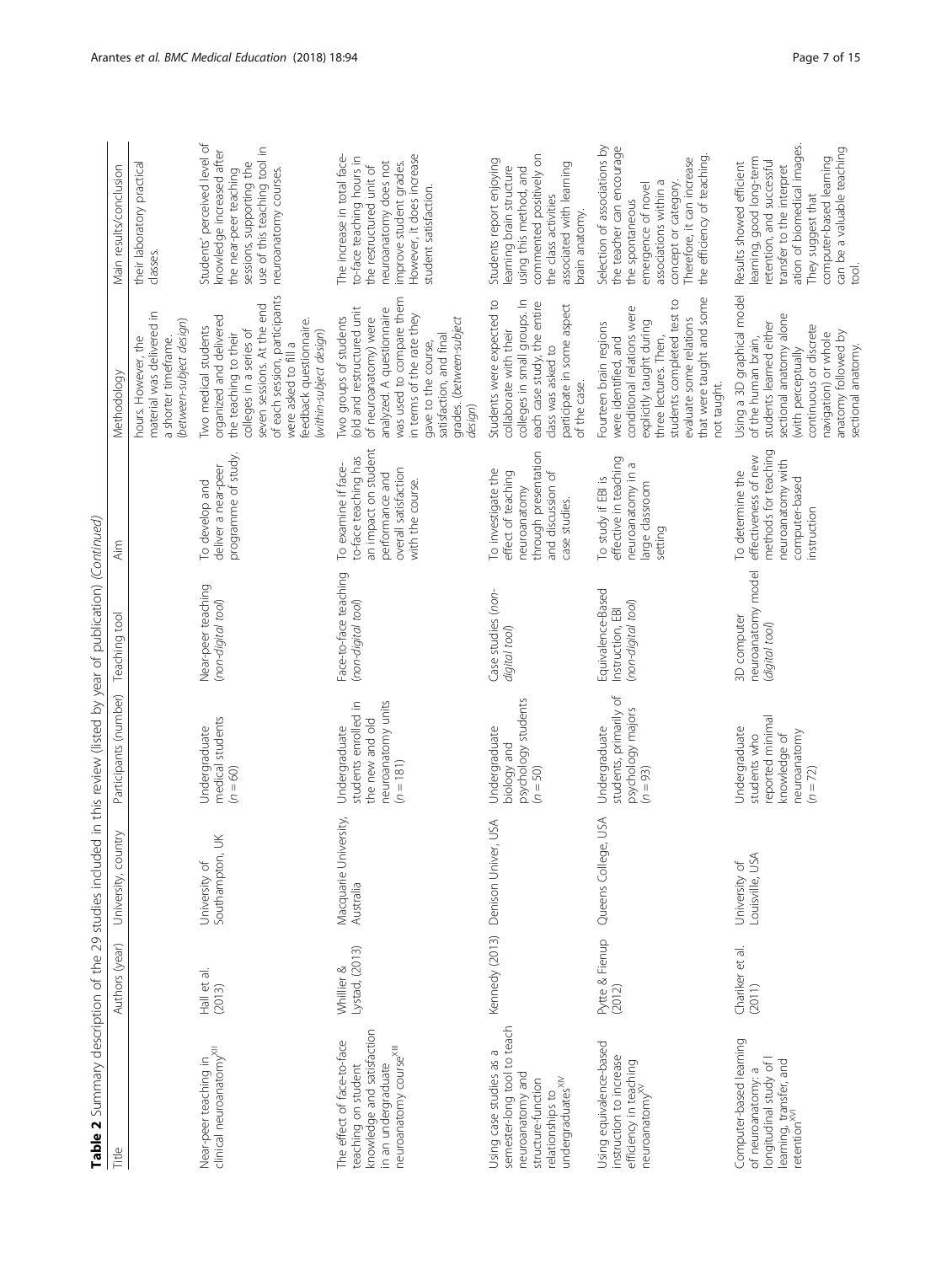| Table 2 Summary description of the 29 studies included in this review (listed by year of publication) (Continued)                                                                                                   |                              |                                                                            |                                                                                                            |                                                               |                                                                                                                                                     |                                                                                                                                                                                                                                                                                                                                     |                                                                                                                                                                                                                     |
|---------------------------------------------------------------------------------------------------------------------------------------------------------------------------------------------------------------------|------------------------------|----------------------------------------------------------------------------|------------------------------------------------------------------------------------------------------------|---------------------------------------------------------------|-----------------------------------------------------------------------------------------------------------------------------------------------------|-------------------------------------------------------------------------------------------------------------------------------------------------------------------------------------------------------------------------------------------------------------------------------------------------------------------------------------|---------------------------------------------------------------------------------------------------------------------------------------------------------------------------------------------------------------------|
| Title                                                                                                                                                                                                               | Authors (year)               | University, country                                                        | Participants (number)                                                                                      | Teaching tool                                                 | λim                                                                                                                                                 | Methodology                                                                                                                                                                                                                                                                                                                         | Main results/conclusion                                                                                                                                                                                             |
|                                                                                                                                                                                                                     |                              |                                                                            |                                                                                                            |                                                               |                                                                                                                                                     | Participants were tested<br>immediately and after<br>2-3 weeks. (between-<br>subject design)                                                                                                                                                                                                                                        |                                                                                                                                                                                                                     |
| an introductory biology lab<br>course <sup>XVII</sup><br>Human brains engaged in<br>neuroanatomy research in<br>rat brains: student-driven                                                                          | Gardner et al.<br>(2011)     | Purdue University,<br>JSA                                                  | students interested<br>biology $(n = 13)$<br>undergraduate<br>in majoring in<br>First-year                 | laboratory instruction<br>(non-digital tool)<br>Inquiry-based | interest in biology by<br>To increase student<br>exposing them to<br>novel research<br>projects                                                     | (mix between-within- subject<br>Students acquired basic lab<br>Biology students who were<br>skills within the context of<br>based, Bio-CASPIE course,<br>a research question of a<br>not taking the research-<br>group for pre- and post-<br>semester questionnaires.<br>formed the comparison<br>member of the faculty.<br>design) | motivation and excitement,<br>encouraged good scientific<br>potentially benefit depart<br>laboratory instruction<br>increased students'<br>practices, and can<br>The inquiry-based<br>mental research.              |
| European medical students<br>during gross anatomy and<br>neuroanatomy courses in<br>Poland <sup>XVIII</sup><br>The study techniques of<br>Asian, American, and                                                      | Zurada et al.<br>(2011)      | Medical University in<br>Poland, Poland                                    | Polish, American, and<br>International medical<br>Taiwanese divisions<br>students, from the<br>$(n = 705)$ |                                                               | American, Asian, and<br>their study methods.<br>students in terms of<br>differences among<br>European medical<br>similarities and<br>To investigate | questionnaire in which they<br>which of the methods they<br>memorization, and review.<br>reported which methods<br>Participants completed a<br>they used to study, and<br>between-subject design)<br>believed were most<br>comprehension,<br>efficient for                                                                          | techniques among students<br>and American preferred the<br>back-grounds (e.g., Polish<br>from the different ethnic<br>use of dissections and<br>Results showed some<br>prosected specimens)<br>differences in study |
| and clinical examination of<br>therapy students: anatomy<br>the dorsal column-medial<br>lemniscal system <sup>XIX</sup><br>neuroanatomy program<br>for entry-level physical<br>Effectiveness of a<br>computer-aided | McKeoughet al.<br>(2010)     | D<br>California State<br>University &<br>University of the<br>Pacific, USA | students $(n = 61)$<br>physical therapy<br>Undergraduate                                                   | Computer-aided<br>instruction, CAI<br>(digital tool)          | instruction learning<br>module improves<br>To determine if a<br>computer-aided<br>neuroanatomy<br>knowledge<br>students'                            | teaching tool (within-subject<br>examination of the DCML<br>paper-and-pencil test on<br>system, both before and<br>physiology and clinical<br>after working with the<br>Students completed a<br>the neuroanatomy/<br>design)                                                                                                        | clinical examination post-<br>Findings showed that<br>significantly from the<br>test scores improved<br>pre-test scores                                                                                             |
| A Novel Three-Dimensional<br>Tool for Teaching Human<br>Neuroanatomy <sup>XX</sup>                                                                                                                                  | Estevez et al.<br>(2010)     | Boston University<br>School of Medicine,<br>USA                            | medical students<br>undergraduate<br>First-year<br>$(n = 101)$                                             | neuroanatomy model<br>(digital tool)<br>3D physical           | assess a new tool<br>neuroanatomy to<br>forg teaching 3D<br>first-year medical<br>To develop and<br>students                                        | models, while the control<br>presented to traditional<br>(between-subject design)<br>2D methods. Then, the<br>group re-examined 2D<br>First, all students were<br>color-coded physical<br>experimental group<br>brain cross-sections.<br>constructed 3D                                                                             | better prepare students for<br>3D computer model was<br>an effective method for<br>anatomy and seems to<br>relationships of brain<br>visualization of 3D<br>teaching spatial<br>neuroanatomy                        |
| students about computer-<br>Attitudes of health care                                                                                                                                                                | Bagatell (2009)<br>McKeough& | the<br>West Coast, USA<br>A University in                                  | Master's degree<br>health care                                                                             | Computer-aided<br>instruction, CAI<br>(digital tool)          | To examine students'<br>attitudes toward CAI,<br>which factors help                                                                                 | modules were used. Stu<br>neuroanatomy learning<br>Three computer-aided                                                                                                                                                                                                                                                             | The CAI modules examined<br>in this study were effective<br>as adjuncts to lecture in                                                                                                                               |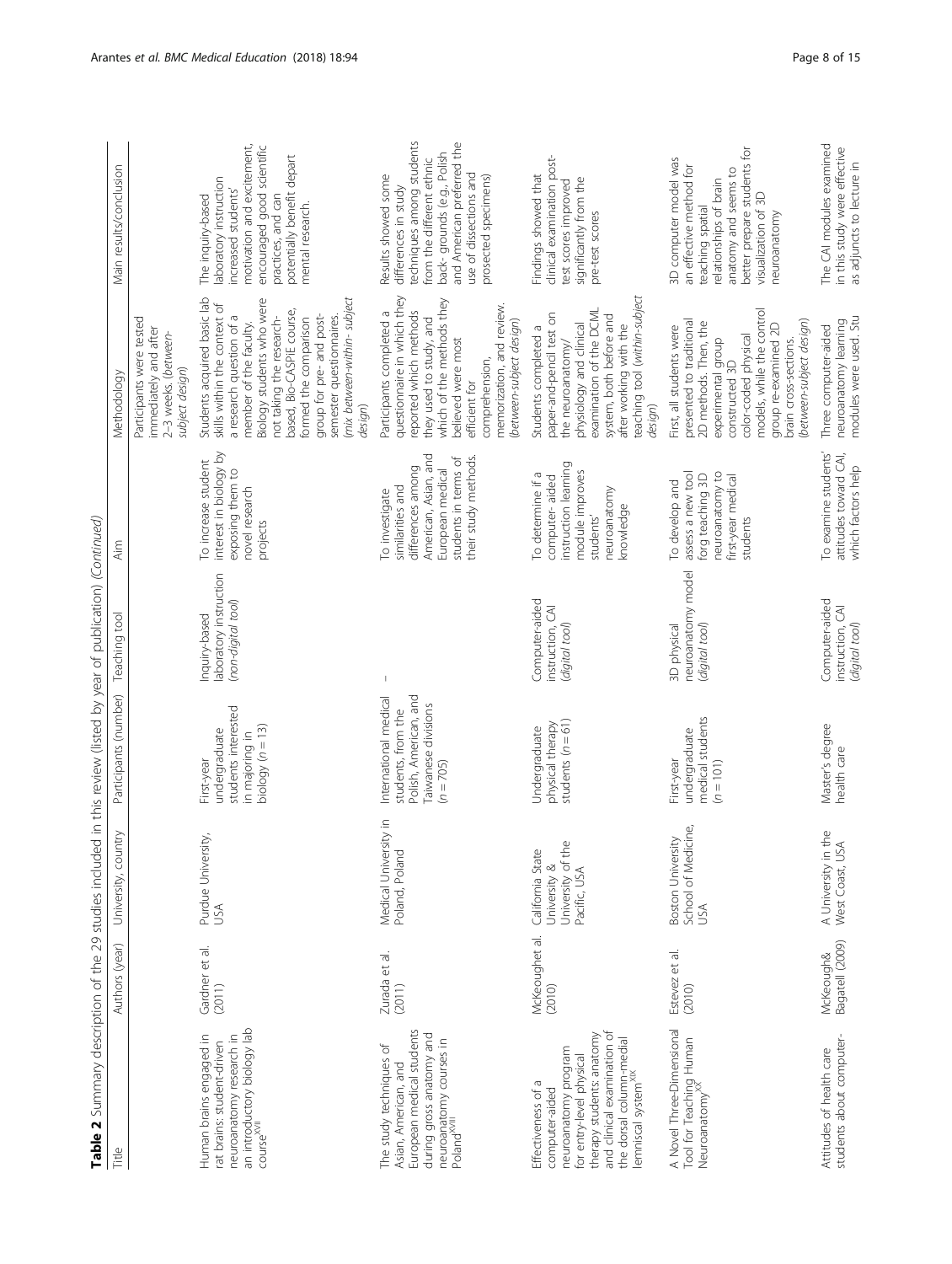| <b>CONSIDERATION CONTROLS OF A STATE OF A STATE OF A STATE OF A STATE OF A STATE OF A STATE OF A STATE OF A STATE OF A STATE OF A STATE OF A STATE OF A STATE OF A STATE OF A STATE OF A STATE OF A STATE OF A STATE OF A STATE </b> |                                         |                                                                                                      |                                                                                                 |                                                                                         |                                                                                                                                                     |                                                                                                                                                                                                                                                                                                                    |                                                                                                                                                                                                             |
|--------------------------------------------------------------------------------------------------------------------------------------------------------------------------------------------------------------------------------------|-----------------------------------------|------------------------------------------------------------------------------------------------------|-------------------------------------------------------------------------------------------------|-----------------------------------------------------------------------------------------|-----------------------------------------------------------------------------------------------------------------------------------------------------|--------------------------------------------------------------------------------------------------------------------------------------------------------------------------------------------------------------------------------------------------------------------------------------------------------------------|-------------------------------------------------------------------------------------------------------------------------------------------------------------------------------------------------------------|
| Title                                                                                                                                                                                                                                | Authors (year)                          | University, country                                                                                  | Participants (number)                                                                           | Teaching tool                                                                           | Aim                                                                                                                                                 | Methodology                                                                                                                                                                                                                                                                                                        | Main results/conclusion                                                                                                                                                                                     |
| aided neuroanatomy<br>instruction <sup>XXI</sup>                                                                                                                                                                                     |                                         |                                                                                                      | professional students<br>(n = 77)                                                               |                                                                                         | their development,<br>implications.<br>and their                                                                                                    | supplements to lecture and<br>effectiveness (within-subject<br>reviewed the modules as<br>completed a survey to<br>dents independently<br>evaluate teaching<br>design)                                                                                                                                             | neuroanatomy information<br>helping the students learn<br>and make clinical<br>applications of                                                                                                              |
| A usability study of users'<br>assisted learning tool for<br>neuroanatomy <sup>XXII</sup><br>multimedia computer-<br>perceptions toward a                                                                                            | Gould et al.<br>(2008)                  | Kentucky & University<br>Nova<br>University, USA<br>of Louisville &<br>Southeastern<br>University of | institutions across the<br>Faculty and students<br>country $(n = 62)$<br>from some              | Computer-aided<br>instruction, CAI<br>(digital tool)                                    | System: A Multimedia<br>computer-based tool:<br>perceptions of the<br>"Anatomy of the<br>Central Nervous<br>To assess users'<br>Course"             | multimedia prototype. Then<br>First, participants used the<br>they completed a usability<br>questionnaire designed to<br>properties: program need<br>and program applicability<br>measure two usability                                                                                                            | This study showed that the<br>all users, and demonstrates<br>properties of usability with<br>CAI was well-designed for<br>principles of human<br>integrating quality<br>the importance of<br>earning.       |
| neuroanatomy by medical<br>students <sup>XXIII</sup><br>achievement in learning<br>Attitudes to e-learning,<br>learning style and                                                                                                    | Mellanby<br>Svirko &<br>(2008)          | Oxford University, UK                                                                                | medical students<br>Second-year pre-<br>undergraduate<br>$(n = 205)$<br>clinical                | learning, CAL (digital<br>Computer-aided<br>(roo)                                       | encouraging students<br>impact of an online<br>To investigate the<br>to learn and their<br>performance.<br>course on<br>academic                    | attitudes and ratings were<br>The students approach to<br>learning towards the CAL<br>course and towards their<br>studies in general was<br>compared. Student<br>also assessed.                                                                                                                                    | approach to learning for<br>students reported using<br>Findings revealed that<br>significantly less deep<br>the CAL course.                                                                                 |
| manipulatives to improve<br>conceptual exercises, and<br>Using truncated lectures,<br>learning in the<br>neuroanatomy<br>classroom <sup>XXIV</sup>                                                                                   | Litowitz (2008)<br>Krontiris-           | Youngstown State<br>University, USA                                                                  | biology and graduate<br>biology and physical<br>therapy students<br>Undergraduate<br>$(n = 19)$ | conceptual exercises,<br>Truncated lectures,<br>and manipulatives<br>(non-digital tool) | effective and increase<br>make learning more<br>lectures, conceptual<br>To use truncated<br>manipulatives to<br>critical thinking<br>exercises, and | Student's learning was then<br>The curriculum was revised.<br>More specifically, it became<br>shorter, included practice<br>problems that presented<br>included a manipulative.<br>assessed and compared<br>(between-subject design).<br>the spinal tracts in an<br>with previous classes.<br>applied context, and | suggesting that this revised<br>more effective under the<br>potentially be applied to<br>Students' learning was<br>revised curriculum,<br>curriculum could<br>other topics.                                 |
| physical and occupational<br>assisted instructional tool<br>self-study and review for<br>Design and utility of a<br>web-based computer-<br>for neuroanatomy<br>therapy graduate<br>students <sup>XXIV</sup>                          | Foreman et al.<br>(2005)                | University of Utah,<br>USA                                                                           | occupational therapy<br>physical therapy and<br>students $(n = 43)$<br>Undergraduate            | Computer-assisted<br>instruction, CAI<br>(digital tool)                                 | teach neuroanatomy.<br>design and utility to<br>To develop a CAI,<br>and assess their                                                               | A questionnaire addressed<br>images, benefit of the CAI<br>to compare this tool with<br>Students were also asked<br>tool, and students rating.<br>traditional learning tools.<br>navigation, clarity of the                                                                                                        | physical and occupational<br>assisted instructional tool<br>self-study and review for<br>Design and utility of a<br>web-based computer-<br>for neuroanatomy<br>therapy graduate<br>students <sup>XXIV</sup> |
| A neuroanatomy teaching<br>activity using case studies<br>and collaboration <sup>XXVI</sup>                                                                                                                                          | Sheldon (2000)                          | Michigan, USA<br>University of                                                                       |                                                                                                 |                                                                                         |                                                                                                                                                     | an introductory psychology<br>Undergraduatestudents of<br>course $(n = 28)$                                                                                                                                                                                                                                        | collaboration (non-digital<br>Case studies and<br>tool)                                                                                                                                                     |
| To evaluate an easier and<br>less time-consuming                                                                                                                                                                                     | collaborated<br>and applied<br>Students | Findings showed that<br>this method as very<br>students assessed                                     |                                                                                                 |                                                                                         |                                                                                                                                                     |                                                                                                                                                                                                                                                                                                                    |                                                                                                                                                                                                             |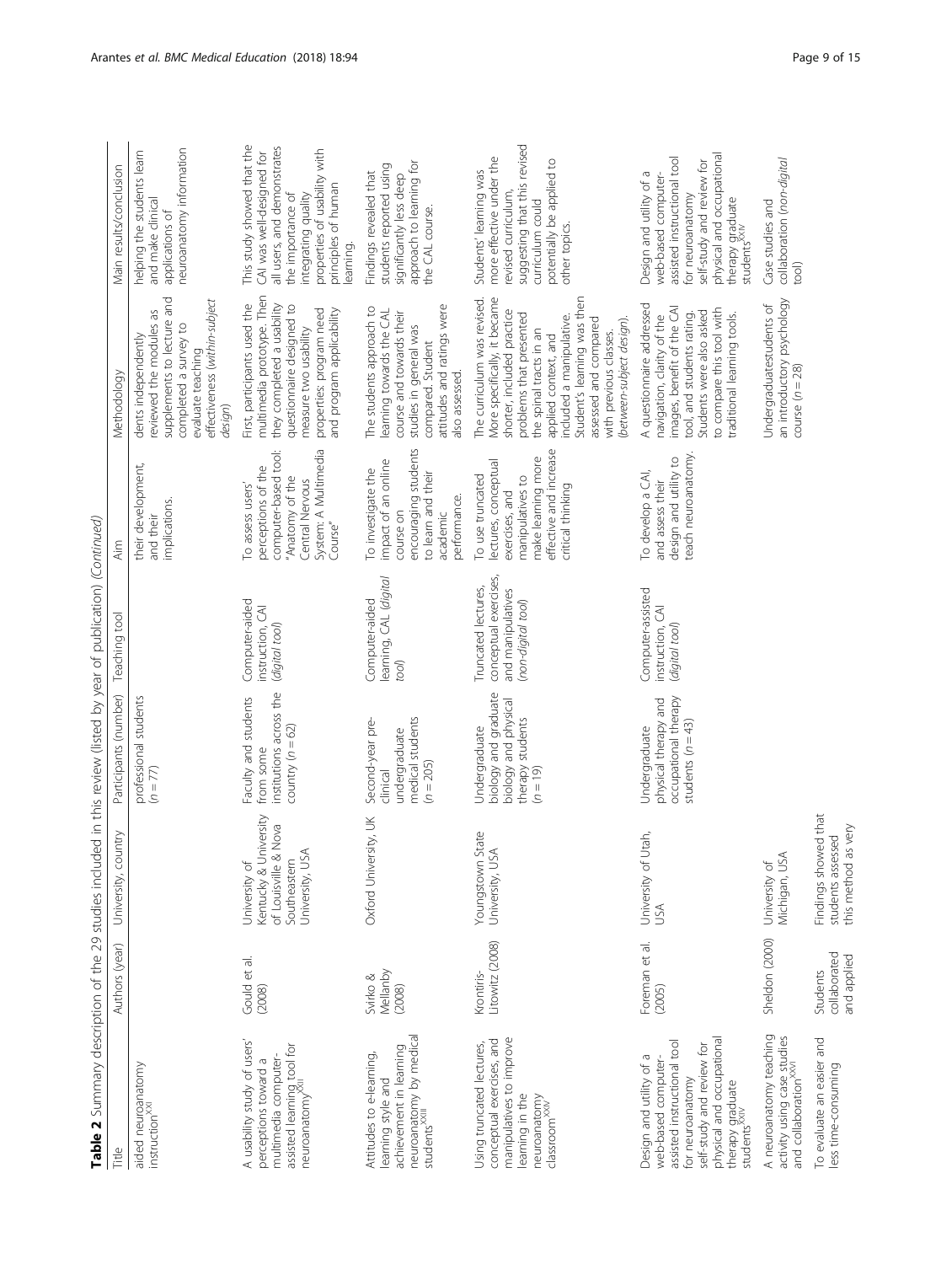| Table 2 Summary description of the 29 studies included in this review (listed by year of publication) (Continued) |                                                                                     |                                                                          |                                                                |                                                                |                                                                                                                   |                                                                                                                                                                                                                                                                       |                                                                                                                                                                                                                   |
|-------------------------------------------------------------------------------------------------------------------|-------------------------------------------------------------------------------------|--------------------------------------------------------------------------|----------------------------------------------------------------|----------------------------------------------------------------|-------------------------------------------------------------------------------------------------------------------|-----------------------------------------------------------------------------------------------------------------------------------------------------------------------------------------------------------------------------------------------------------------------|-------------------------------------------------------------------------------------------------------------------------------------------------------------------------------------------------------------------|
| Title <sup>0</sup>                                                                                                | Authors (year)                                                                      | University, country                                                      | Participants (number)                                          | Teaching tool                                                  | Aim                                                                                                               | Methodology                                                                                                                                                                                                                                                           | Main results/conclusion                                                                                                                                                                                           |
| method for teaching<br>neuroanatomy.                                                                              | neuroanatomy<br>studies during<br>knowledge to<br>several case<br>classes.<br>their | helpful<br>learning the material.<br>for remembering or<br>enjoyable and |                                                                |                                                                |                                                                                                                   |                                                                                                                                                                                                                                                                       |                                                                                                                                                                                                                   |
| neuroanatomy laboratory<br>for medical students <sup>xxv</sup><br>Computer-based                                  | Sodicoff (1997)<br>Lamperti &                                                       | Temple University,<br>USA                                                | medical students<br>undergraduate<br>First-year<br>$(n = 185)$ | laboratory (digital<br>Computer-based<br>neuroanatomy<br>(roo) | traditional glass-slide<br>laboratory program<br>to substitute the<br>computer-based<br>To develop a<br>aboratory | classes that used computer<br>classes that previously had<br>program (between-subject<br>the traditional laboratory<br>performances of those<br>with two succeeding<br>They compared the<br>design).                                                                  | on laboratory material was<br>the students' performance<br>Test scores showed that<br>similar in both classes.                                                                                                    |
| neuroanatomy by means<br>laboratory stations <sup>XXVIII</sup><br>of self-instructional<br>Teaching of            | Fisher et al.<br>(1980)                                                             | Michigan Medical<br>University of<br>School, USA                         | medical students<br>undergraduate<br>First-year<br>$(n = 200)$ | stations (non-digital<br>Self-instructional<br>(roo)           | laboratory stations<br>neuroanatomy<br>instructional<br>using self-<br>To teach                                   | Neuroanatomical laboratory<br>material was presented in a<br>instructional stations. Five<br>examinations tests<br>weeks later, short<br>series of six self-<br>occurred.                                                                                             | station material as defined<br>ability to use the material<br>by the objectives and an<br>indicated a mastery of<br>in applied problems.<br>Results of the tests                                                  |
| learning neuroanatomy <sup>XXIX</sup><br>Cognitive processes in                                                   | Matzke (1966)<br>Geeartsma &                                                        | University of Kansas,<br>SA                                              | medical students<br>undergraduate<br>First-year<br>$(n = 107)$ | questions (non-digital<br>Interpolation of<br>tool)            | effect of interpolation<br>ecture presentation.<br>of questions into a<br>To investigate the                      | system which differed only<br>in regard to taxomic level<br>Participants were divided<br>lecture. Performance was<br>then measured (between-<br>into 2 matched groups.<br>Each group was shown<br>of 10 questions posed<br>lectures on the visual<br>subject design). | questions aids performance<br>the solution of subsequent<br>problem-solving questions.<br>solving questions helps in<br>emphasis on problem-<br>questions more than<br>on subsequent recall<br>Emphasis on recall |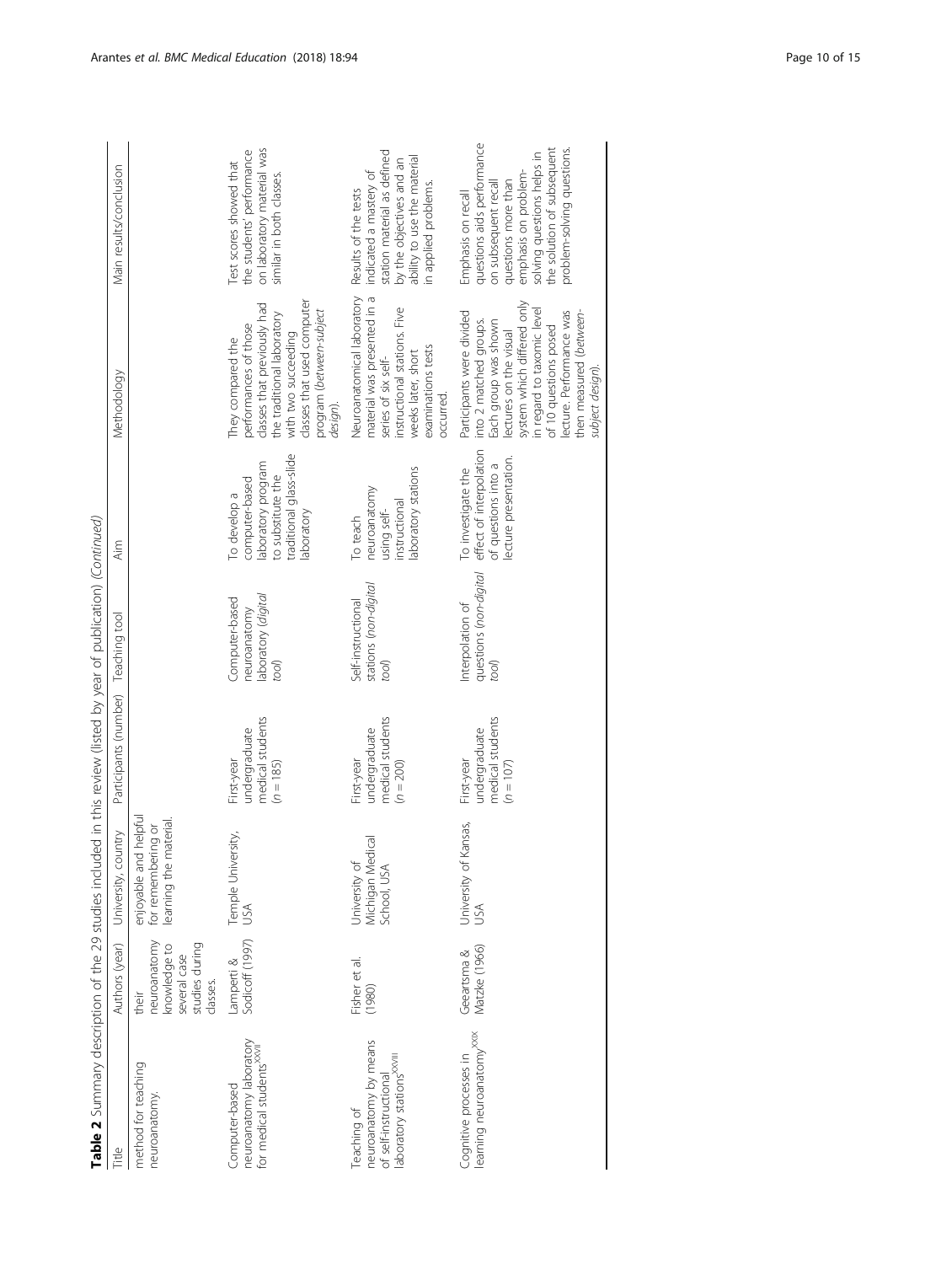navigation and benefits, clarity of the images, and by requesting them to compare these tools to traditional ones. Results showed that most of the students agreed that the computer-based tool was easy to navigate and overall beneficial, educational in structure identification and had clear images, and somewhat better than traditional learning tools.

Only one study [\[26\]](#page-13-0) assessed the perception of both students and faculty members with a computer-based tool. Analysis of the results supported the research hypotheses that the prototype was well-designed for different types of users in various educational contexts, and that would be useful as a neuroanatomy review tool for health-professions students.

The studies mentioned above suggested that computerbased tools seem to be effective in teaching neuroanatomy. Lamperti and Sodicoff [\[27\]](#page-13-0) compared students' performance between those classes that previously had the traditional anatomy laboratory with two succeeding classes that used the computer-based laboratory. When assessing the total performances, results showed no statistically significant differences in the average grades for classes during the 2 years prior to and 2 years following the introduction of computers in the course. However, Svirko and Mellanby [\[28\]](#page-13-0) compared the students' approach to learning for a computer-based course in Neuroanatomy with that for their studies in general. Students reported lower deep approach scores (seeking the meaning of the information being taught) and higher surface approach scores (rote-learning motivated by fear of failure and without integrating current and previous knowledge) for the computer-aided course than for their studies in general. Also, only approximately one quarter of the students agreed or strongly agreed they enjoyed this course.

## 3D computer neuroanatomy tools

More recently, studies have used three-dimensional (3D) computer graphical models of human brain as a teaching tool in neuroanatomy classes [\[29](#page-13-0)–[34](#page-13-0)]. For example, Drapkin et al. [\[29](#page-13-0)] compared students' performance when learning through a new 3D program or through traditional methods. They divided the students into two groups: an experimental (3D program) and a control group (traditional). Results showed that scores extracted from questions involving C-shaped internal brain structures were higher for the experimental group, and that these students reported higher confidence levels. Allen et al. [[30\]](#page-13-0) also divided the students into two groups, but each group was exposed to two types of teaching resources, presented in a contrabalanced order: 3D new learning module and cadaveric laboratory session. After accessing each teaching resource, participants completed a test. Findings showed that participants who initially learned using the 3D learning module scored significantly better than students who learned using the gross anatomy resources. In addition, scores significantly improved for students who accessed the 3D learning module following exposure to the cadaveric resources. Palomera et al. [[31\]](#page-13-0) assessed if students' evaluation of a new 3D computer-based tool depended on their visuospatial skills to establish handle spatial relationships. Findings revealed that students with both high visuospatial ability and low visuospatial ability assigned similar high educational value to this tool.

Naaz et al. [\[32\]](#page-13-0), Pani et al. [\[33\]](#page-13-0) and Chariker et al. [[34](#page-13-0)] focused on the learning of whole and sectional neuroanatomy using neuroanatomical 3D computer models. Their findings suggested that: i) explicit graphical demonstration of the spatial relations between 3D whole anatomy and 2D sectional anatomy leads to high longterm retention of sectional neuroanatomy  $[32]$  $[32]$ ; ii) an integrative learning method, that presents whole and sectional neuroanatomy in alternating trials, increases the students' performance [\[33\]](#page-13-0); and iii) instruction of neuroanatomy designed on the basis of substantial transfer of learning from whole to sectional anatomy is an effective method for teaching neuroanatomical structures [\[34](#page-13-0)].

#### Other digital tools

Only one study used tablet devices (Apple iPads) in neuroanatomy practical sessions to investigate the effectiveness of specific apps in students' perceptions and performance [\[35](#page-13-0)]. Results showed that the students considered the apps to be beneficial for learning. In addition, their performance in neuroanatomy-related questions increased after the introduction of the tablet devices.

### Non-digital tools

Regarding the use of non-digital tools, there is a variety of resources that can be used in neuroanatomy classes. In their pioneer work, published in 1966, Geeartsma and Matzke [\[36](#page-13-0)] investigated the effect of interpolation of questions into a lecture presentation. Findings revealed that the emphasis on recall questions led to an increase in students' performance on subsequent recall test questions.

Krontiris-Litowitz [[37\]](#page-13-0) studied a revised curriculum using truncated lectures, conceptual exercises, manipulatives, and that was shorter. She found that students' learning was more effective under this new curriculum. Whillier & Lystad [\[38](#page-13-0)] also compared units of neuroanatomy for undergraduate students: an intensive mode and a traditional mode. Even though students showed similar levels of satisfaction, grades were lower in the new intense mode. In addition, Whillier & Lystad [[39](#page-13-0)] compared two other units of neuroanatomy – an old and a restructured unit. Results showed that the increase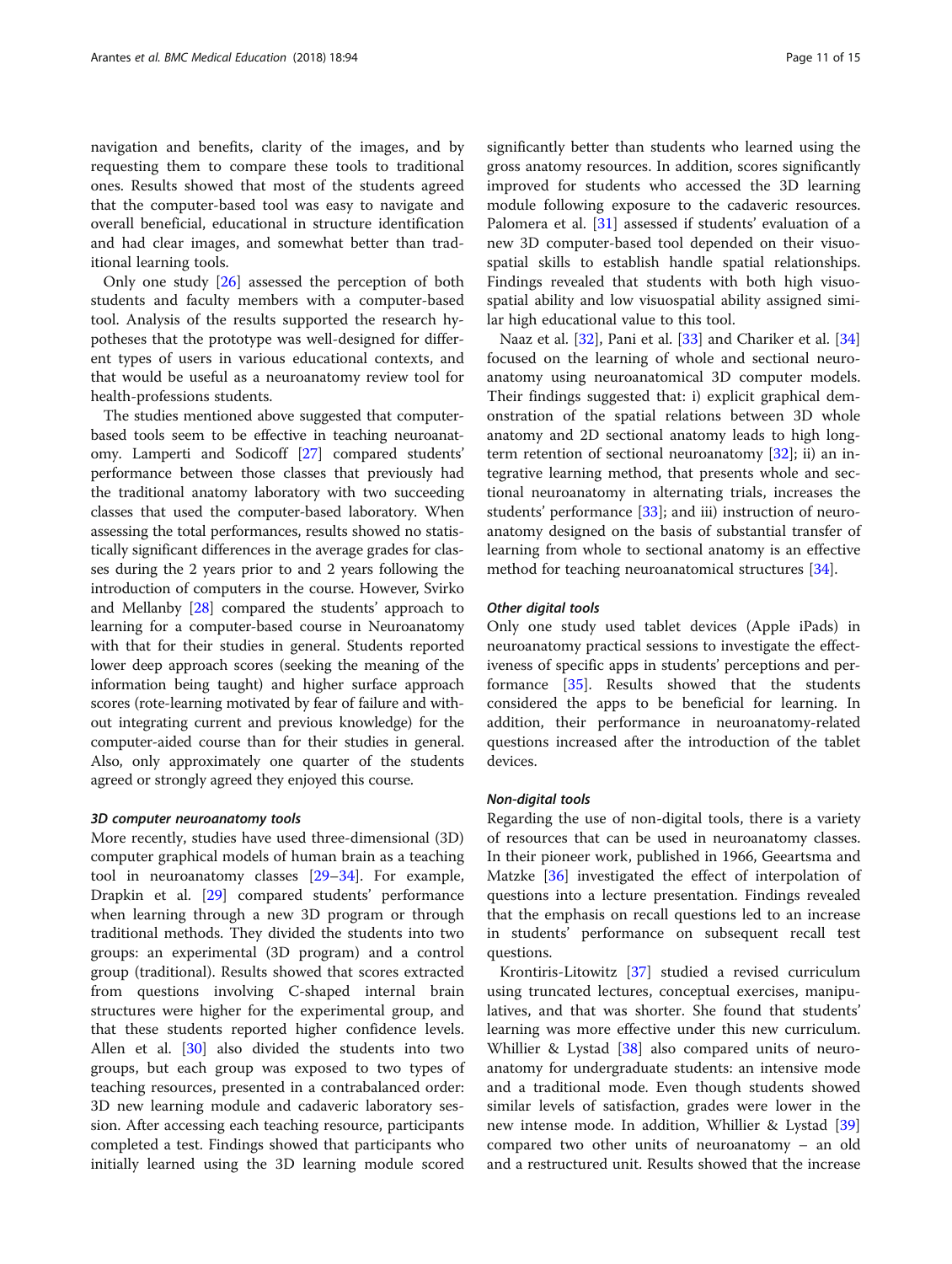in total face-to-face teaching hours in the restructured unit led to an increase in the students' satisfaction. However, it does not improve their grades.

Sheldon [[40\]](#page-13-0), Kennedy [\[41](#page-13-0)] and Greenwald and Quitadamo [\[42](#page-13-0)] included several case studies during classes and students were expected to collaborate and participate in their discussions. Results showed that students evaluated this method as enjoyable, helpful for remembering or learning the material, commented positively on the class activities and gained more national percentile ranks than students in a conventional neuroanatomy course. Watson [[43](#page-13-0)] used interactive classroom exercises using well-known Renaissance artists' depictions of the brain, and found that these exercises increase the interest of the students in neuroanatomy. Veeramani et al. [[44\]](#page-13-0) investigated the impact of another method that also aims to increase students' collaboration and participation in class: a flipped classroom approach. In this method, students are expected to attend the class with basic understanding of the subject to be able to participate and engage in discussions. Findings revealed that most of the participants felt that the work-sheet with questions provided before class allowed them to adquired a deeper understanding of the subject and believed that the resources provided increased their interest to read.

Fisher et al. [[45\]](#page-13-0) used neuroanatomy self-instruction laboratory stations to present neuroanatomical laboratory material making the students' more active in their learning process. Test results indicated a mastery of station material and positive students' attitudes. Gardner et al. [\[46\]](#page-13-0) exposed students to novel research projets into their laboratory experience. Findings showed that working within the context of a research question of a member of the faculty increase students' motivation and excitement, and encouraged good scientific practice. Hall et al. [[47\]](#page-13-0) developed and delivered a near-peer programme of study, in which two medical students delivered the teaching to their colleges, aiming them to grow through their similar knowledge base and shared experiences. After a series of seven sessions, students perceived their level of knowledge as being higher.

Pytte and Fienup [\[48](#page-14-0)] and Greville et al. [[49](#page-14-0)] used equivalence-based instruction (EBI) as a tool for teaching neuroanatomy to undergraduate students – teaching how physically disparate stimuli are functionally equivalent, or interchangeable. Findings suggested that: i) selection of associations by the teacher can led to the spontaneous emergences of novel associations within a concept or category; and ii) EBI is a useful tool to teach students to read an MRI of the brain and speciflly useful for teaching C-shaped internal brain structures.

Finaly, even though the use of 3D computer models to teach neuroanatomy has been increasing since 2011, 1 year before Estevez et al. [\[50\]](#page-14-0) developed and assessed a 3D physical tool. Whereas the control group was exposed to 2D brain cross-sections, the experimental group constructed 3D color-coded physical models. Test results showed that the overall quiz scores for the experimental group were significantly higher than the control group. However, only the scores for questions requiring 3D visualization were significantly higher in the experimental group.

## Cross-cultural comparisons

Zurada et al. [\[51](#page-14-0)] investigated similarities and differences in study methods among American, Asian, and European medical students. For that, the authors asked participants to fill a questionnaire reporting the study methods they use to study, and which methods they believed were the most effective in terms of comprehension, memorization, and review. Results revealed differences in the study techniques among students from the different countries. For example, Polish and American tended to prefer the use of dissection and prosected specimens compared to the Taiwanese students.

### **Discussion**

From searching PubMed, Web of Science, Medline, Current Contents Connect, KCI and Scielo Citation Index databases, 29 studies were identified. Even though the first study was published 50 years ago, more than four-fifths of the studies were published in the last 8 years, evidencing a growing awareness of this thematic over the most recent years. In fact, several modifications in anatomy and, in particular, in neuroanatomy education have been made over the last few decades, and numerous strategies have been recognized to increase the performance of students [[52](#page-14-0)]. The studies emerged from different countries, including United States of America, United Kingdom, Australia, Canada, India, Poland and Spain. This indicates that the interest for the teaching of neuroanatomy is cross-cultural. However, the paper published by Zurada et al. [\[51](#page-14-0)] showed that there are some differences in the study methods adopted by medical students from different countries, such as American, Asian, and European.

Concerning the type of participants, medical students are the most studied sample, which is not surprising taking in consideration that, although several changes have occurred in medical curricula worldwide, the anatomic background is still considered a keystone for approaching clinical medicine [[53\]](#page-14-0). Regarding the number of participants, approximately two-thirds used a sample of 100 participants or less, leading to a low average statistical power. This is a concern regarding published literature in this area, as many of the studies found in this review have limitations imposed by sample size. For example, Gardner et al. [\[46](#page-13-0)] investigated only 13 students,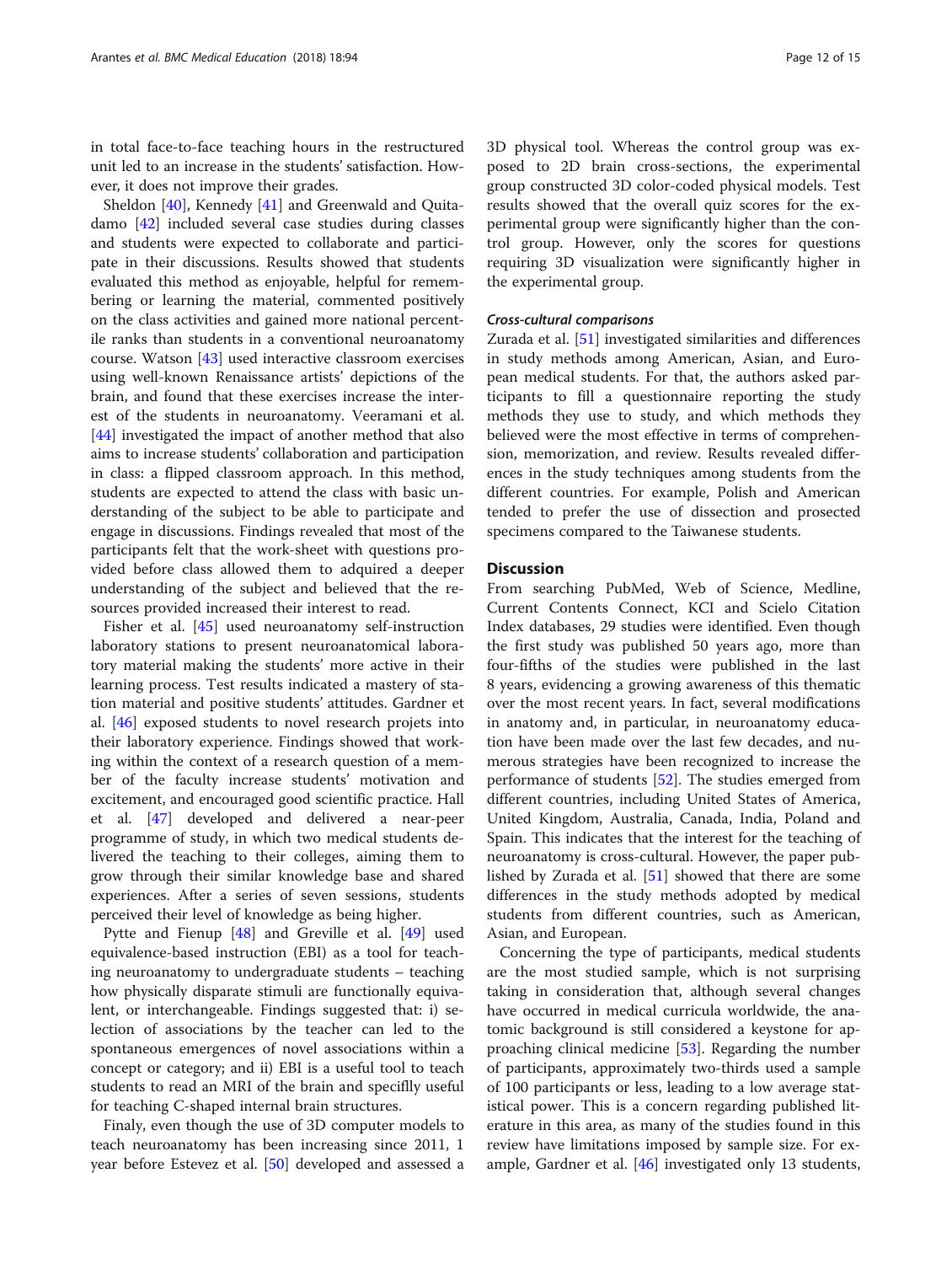Krontiris-Litowitz [[37](#page-13-0)] 19 students, Watson [\[43\]](#page-13-0) 27, and Sheldon [[40\]](#page-13-0) 28 students. A small statistical power is known to reduce chance of detecting a true effect, as well as to reduce the likelihood that a statistically signifi-cant result reflects a true effect [\[54](#page-14-0)].

In terms of teaching methods used in the studies included in this review, almost half of them used digital tools, such as computer-based tools, 3D computer neuroanatomy models and apps installed in tablets. The majority of the six studies that focused on computerbased neuroanatomy tools showed that: i) it is welldesigned for both students and faculty members; ii) the performance of the students increased after working with the learning model; and iii) the students had positive attitudes towards these tools. However, the two remaining studies found that there were no statistically significant differences in the average grades of the students after the introduction of computers in the course, and that students reported lower deep approach scores for the computer-aided course than for their studies in general. These results suggest that even though the computer-based tools seem to be effective in teaching neuroanatomy in certain contexts, this assumption cannot be generalized without further research.

Since 2014, half of the studies focused on 3D computer-based tools, highlighting a growing interest in exploring 3D models on learning of neuroanatomy. Overall, these studies revealed that this digital tool is an effective method for teaching neuroanatomical structures. Findings also showed that students assigned a high educational value to this tool. These results are some-what inconsistent with those from Azer and Azer [[55](#page-14-0)] who concluded in their review that there is no evidence that the use of 3D models is superior to traditional tools for teaching anatomy. It is possible that the structure of the brain have some particularities that require more the use of the students' visual-spatial abilities than other anatomical structures of the body. Therefore, the use of 3D tools, by facilitating the mental rotation and manipulation of the brain structures, may facilitate the learning of neuroanatomy.

The non-digital tools include a variety of resources used in neuroanatomy classes.

Findings revealed that the following strategies led to an increase in students' performance and positive attitudes: i) emphasis on recall questions; ii) use of case studies; iii) inclusion during class of truncated lectures, conceptual exercises, and manipulatives; iv) practice of exercises using well-known Renaissance artists' depictions of the brain; v) adoption of the flipped classroom approach; vi) use of neuroanatomy self-instruction laboratory stations; vii) inclusion of novel research projets into the laboratory experience; viii) near-peer programmes; ix) EBI; and x) 3D physical models. The

increase in total face-to-face teaching opportunities was shown to increase students' satisfaction but not their grades, and teaching neuroanatomy in an intense mode was shown to lower students' grades compared to a traditional mode.

#### **Limitations**

Even though a rigorous approach was adopted to undergo this systematic literature review, our study presents some limitations. First, we restricted our search to six databases: PubMed, Web of Science, Medline, Current Contents Connect, KCI and Scielo Citation Index databases. Thus, it is possible that some studies addressing our aim could be found if searches in other databases were conducted. Second, in our search, four sets of keywords were used, combining "neuroanatomy" with "education", "teaching", "learning" and "student\*". It is also possible that some studies may focus on neuroanatomy teaching tools but use other terminology to describe them. Third, this review included only papers written in English, and therefore 12 out of 117 studies were eliminated. Some of those papers written in languages other than English may address the aim of our study, and we did not consider them. Fourth, even though all studies were carefully reviewed independently by two readers, and all data collected was confirmed by a third reader, data may been biased by the subjectivity of the readers.

## Conclusions

Our work highlights the progressive interest in the study of neuroanatomy teaching tools over the last 8 years, as evidenced from the number of publications. The view of the different strategies to teach neuroanatomy, may provide guidelines for curricular improvements in this complex area of medical education.

#### Abbreviations

3D: Three-dimensional; CAI: Computer-aided instruction; CAL: Computeraided learning; DCML: Dorsal column-medial lemniscal; EBI: Equivalencebased instruction; IBCC: Inquiry-based clinical case

#### Availability of data and materials

Not applicable - all papers reviewed as part of the review can be sourced online.

#### Authors' contributions

M.F conceived and designed the project. M.A. and J.A. were involved in developing the data analysis matrix and in the selection of the articles. All authors analysed the articles. M.A. drafted the manuscript. M.F. made a critical revision of manuscript. All authors have read and approved the final version of this manuscript.

#### Ethics approval and consent to participate

Not applicable.

#### Competing interests

The authors declare that they have no competing interests.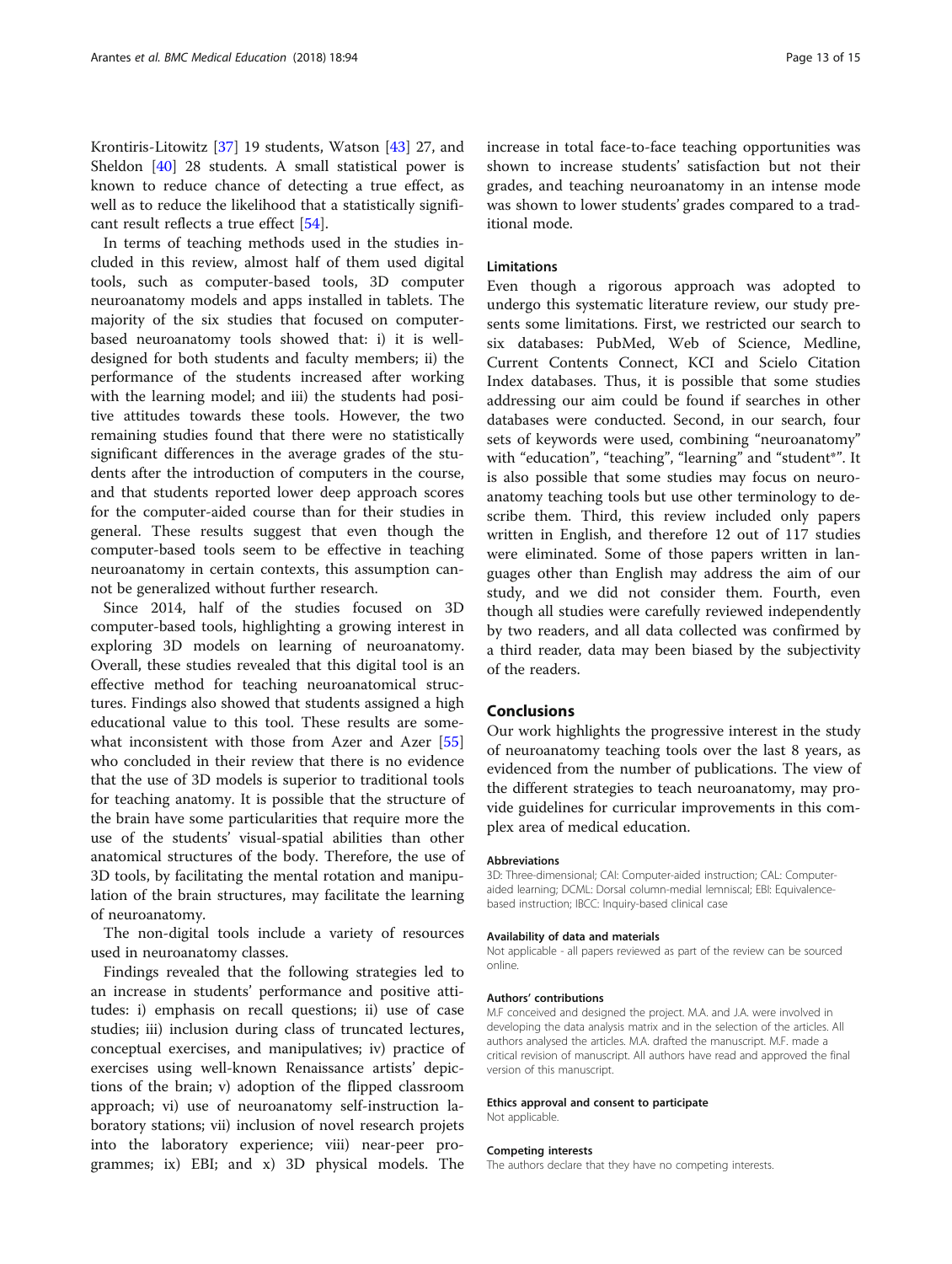## <span id="page-13-0"></span>Publisher's Note

Springer Nature remains neutral with regard to jurisdictional claims in published maps and institutional affiliations.

#### Author details

<sup>1</sup>Department of Biomedicine, Unit of Anatomy, Faculty of Medicine of the University of Porto, Al. Prof. Hernâni Monteiro, 4200 – 319, Porto, Portugal. <sup>2</sup> Division of Neuroradiology, Department of Radiology, Portuguese Institute of Oncology, Porto, Portugal. <sup>3</sup>Psychology School, University of Minho, Campus de Gualtar, 4710-057 Braga, Portugal. <sup>4</sup>Department of Public Health, Forensic Sciences and Medical Education, Faculty of Medicine of the University of Porto, Al. Prof. Hernâni Monteiro, 4200 – 319, Porto, Portugal.

#### Received: 6 September 2017 Accepted: 25 April 2018 Published online: 03 May 2018

#### References

- 1. Verhoeven BH, Verwijnen GM, Scherpbier AJJA, Van Der Vleuten CPM. Growth of medical knowledge. Med Educ. 2002;36:711–7.
- 2. Dumitrascu DI. Andreas Vesalius și anatomia umană în Renaștere. [Vesalius and human anatomy in the renaissance]. Rev Med Romana. 2014;61(4):332–6.
- 3. Ghosh SK. Human cadaveric dissection: a historical account from ancient Greece to the modern era. Anat Cell Biol. 2015;48(3):153–69.
- 4. Flexner A. Medical education in the United States and Canada: a report to the Carnegie Foundation for the Advancement for Teaching. New York: The Carnegie Foundation for the Advancement of Teaching; 1910. Available from: http://www. carnegiefoundation.org/files/elibrary/Carnegie
- 5. Turney BW. Anatomy in a modern medical curriculum. Ann R Coll Surg Engl. 2007;89(2):104–7.
- 6. Bergman EM, Prince KJ, Drukker J, van der Vleuten CP, Scherpbier AJ. How much anatomy is enough? Anat Sci Educ. 2008;1:184–8.
- Drake RL, McBride JM, Lachman N, Pawlina W. Medical education in the anatomical sciences: the winds of change continue to blow. Anat Sci Educ. 2009;2:253–9.
- 8. Irby DM, Cooke M, O'Brien BC. Calls for reform of medical education by the Carnegie Foundation for the Advancement of Teaching: 1910 and 2010. Acad Med. 2010;85:220–7.
- Muller JH, Jain S, Loeser H, Irby DM. Lessons learned about integrating a medical school curriculum: perceptions of students, faculty and curriculum leaders. Med Educ. 2008;42:778–85.
- 10. Louw G, Eizenberg N, Carmichael SW. The place of anatomy in medical education: AMEE guide no 41. Med Teach. 2009;31:373–86.
- 11. Wilkerson L, Stevens CM, Krasne S. No content without context: integrating basic, clinical, and social sciences in a preclerkship curriculum. Med Teach. 2009;31:812–21.
- 12. Ghosh S, Pandya HV. Implementation of Integrated Learning Program in neurosciences during first year of traditional medical course: Perception of students and faculty. BMC Med Educ. 2008;24:8–44.
- 13. Drake RL. A retrospective and prospective look at medical education in the United States: trends shaping anatomical sciences education. J Anat. 2014; 224:256–60.
- 14. Halliday N, O'Donoghue D, Klump KE, Thompson B. Human structure in six and one-half weeks: one approach to providing foundational anatomical competency in an era of compressed medical school anatomy curricula. Anat Sci Educ. 2015;8(2):149–57.
- 15. Papa V, Vaccarezza M. Teaching anatomy in the XXI century: new aspects and pitfalls. Sci World J. 2013;7(2013):310348.
- 16. Craig S, Tait N, Boers D, McAndrew D. Review of anatomy education in Australian and New Zealand medical schools. ANZ J Surg. 2010;80:212–6.
- 17. Sugand K, Abrahams P, Khurana A. The anatomy of anatomy: a review for its modernization. Anat Sci Educ. 2010;3:83–93.
- 18. Brooks WS, Woodley KT, Jackson JR, Hoesley CJ. Integration of gross anatomy in an organ system-based medical curriculum: strategies and challenges. Anat Sci Educ. 2015;8(3):266–74.
- 19. McLachlan JC, Bligh J, Bradley P, Searle J. Teaching anatomy without cadavers. Med Educ. 2004;38(4):418–24.
- 20. Giles J. Clinical neuroscience attachments: a student's view of 'neurophobia'. Clin Teach. 2010;7(1):9–13.
- 21. Jozefowicz RF. Neurophobia: the fear of neurology among medical students. Arch Neurol. 1994;51(4):328–9.
- 22. Moxham B, McHanwell S, Plaisant O, Pais D. A core syllabus for the teaching of neuroanatomy to medical students. Clin Anat. 2015;28(6):706–16.
- 23. McKeough DM, Bagatell N. Attitudes of health care students about computeraided neuroanatomy instruction. J Allied Health. 2009;38(4):189–95.
- 24. McKeough DM, Mattern-Baxter K, Barakatt E. Effectiveness of a computeraided neuroanatomy program for entry-level physical therapy students: anatomy and clinical examination of the dorsal column-medial lemniscal system. J Allied Health. 2010;39(3):156–64.
- 25. Foreman KB, Morton DA, Musolino GM, Albertine KH. Design and utility of a web-based computer-assisted instructional tool for neuroanatomy self-study and review for physical and occupational therapy graduate students. Anat Rec (Part B: New Anat). 2005;285B(1):26–31.
- 26. Gould DJ, Terrell MA, Fleming J. A usability study of users' perceptions toward a multimedia computer-assisted learning tool for neuroanatomy. Anat Sci Educ. 2008;1(4):175–83.
- 27. Lamperti A, Sodicoff M. Computer-based neuroanatomy laboratory for medical students. Anat Re. 1997;249(3):422–8.
- 28. Svirko E, Mellanby J. Attitudes to e-learning, learning style and achievement in learning neuroanatomy by medical students. Med Teach. 2008;30(9–10):e219–27.
- 29. Drapkin ZA, Lindgren KA, Lopez MJ, Stabio ME. Development and assessment of a new 3D neuroanatomy teaching tool for MRI training. Anat Sci Educ. 2015;8(6):502–9.
- 30. Allen LK, Eagleson R, de Ribaupierre S. Evaluation of an online threedimensional interactive resource for undergraduate neuroanatomy education. Stud Health Technol Inform. 2016;220:5–8.
- 31. Palomera PR, Méndez JAJ, Galino AP. Enhancing neuroanatomy education using computer-based instructional material. Comput Hum Behav. 2014;31: 446–52.
- 32. Naaz F, Chariker JH, Pani JR. Computer-based learning: graphical integration of whole and sectional neuroanatomy improves long-term retention. Cogn Instr. 2014;32(1):44–64.
- 33. Pani JR, Chariker JH, Naaz F. Computer-based learning: interleaving whole and sectional representation of neuroanatomy. Anat Sci Educ. 2013;6(1):11–8.
- 34. Chariker JH, Naaz F, Pani JR. Computer-based learning of neuroanatomy: a longitudinal study of learning, transfer, and retention. J Educ Psychol. 2011; 103(1):19–31.
- 35. Morris NP, Lambe J, Cicconet J, Swinnerton B. Mobile technology: students perceived benefits of apps for learning neuroanatomy. J Comp Assisted Learning. 2016;32(5):430–42.
- 36. Geeartsma RH, Matzke HA. Cognitive processes in learning neuroanatomy. J Med Educ. 1966;41(7):690–6.
- 37. Krontiris-Litowitz J. Using truncated lectures, conceptual exercises, and manipulatives to improve learning in the neuroanatomy classroom. Adv Physiol Educ. 2008;32(2):152–6.
- 38. Whillier S, Lystad RP. Intensive mode delivery of a neuroanatomy unit: lower final grades but higher student satisfaction. Anat Sci Educ. 2013;6(5):286–93.
- 39. Whillier S, Lystad RP. The effect of face-to-face teaching on student knowledge and satisfaction in an undergraduate neuroanatomy course. Anat Sci Educ. 2013;6(4):239–45.
- 40. Sheldon JP. A neuroanatomy teaching activity using case studies and collaboration. Teach Psychol. 2000;27(2):126–8.
- 41. Kennedy S. Using case studies as a semester-long tool to teach neuroanatomy and structure-function relationships to undergraduates. J Undergrad Neurosci Educ. 2013;12(1):A18–22.
- 42. Greenwald RR, Quitadamo IJ. A mind of their own: using inquiry-based teaching to build critical thinking skills and intellectual engagement in an undergraduate neuroanatomy course. J Undergrad Neurosci Educ. 2014; 12(2):A100–6.
- 43. Watson TD. Da Vinci coding? Using renaissance artists' depictions of the brain to engage student interest in neuroanatomy. J Undergrad Neurosci Educ. 2013;11(2):A174–7.
- 44. Veeramani R, Madhugirl V, Chand P. Perception of MBBS students to "flipped class room" approach in neuroanatomy module. Anat Cell Biol. 2015;48(2):138–43.
- 45. Fisher LJ, Davis WK, Hitch EJ, Barr PA. Teaching of neuroanatomy by means of self-instructional laboratory stations. Med Educ. 1980;14(2):119–23.
- 46. Gardner SM, Adedokun OA, Weaver GC, Bartlett EL. Human brains engaged in rat brains: student-driven neuroanatomy research in an introductory biology lab course. J Undergrad Neurosci Educ. 2011;10(1):A24–36.
- 47. Hall S, Lewis M, Border S, Powell M. Near-peer teaching in clinical neuroanatomy. Clin Teach. 2013;10(4):230–5.